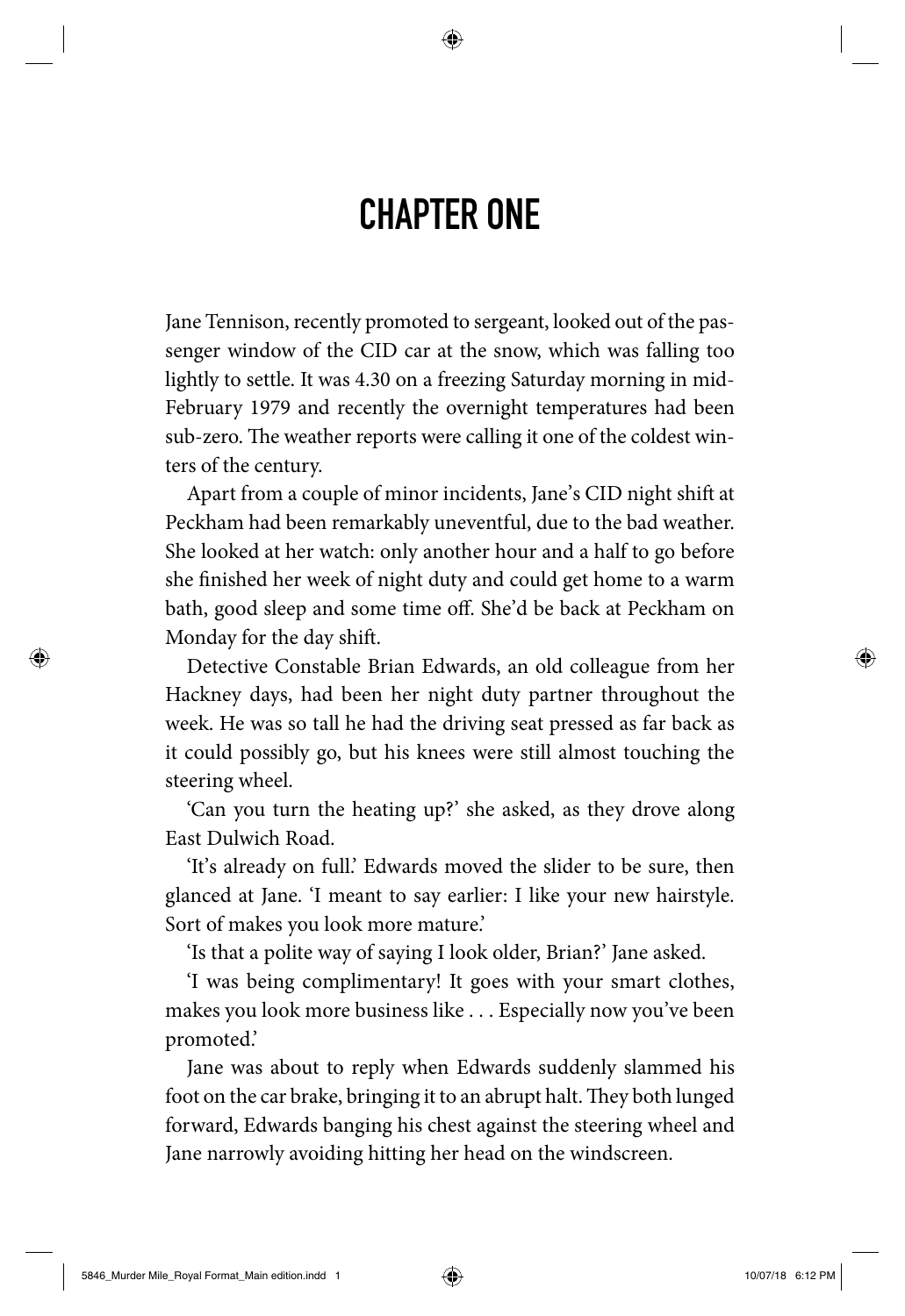'What? What's up?' Jane asked, startled, staring at Edwards.

'A rat . . . A bloody rat!' He pointed at the middle of the road in front of them.

Illuminated by the car headlights was a massive rat, a piece of rotting meat between its sharp teeth. The rat suddenly darted off across the road and out of sight.

Edwards shook his head. 'I hate rats. They give me the creeps.'

'Well, that's obvious! And yes, thank you, Brian, I'm OK – apart from nearly going through the windscreen.'

'I'm sorry, Sarge. I didn't mean to hit the brakes so suddenly.'

'I'm just touched that you didn't want to run the rat over, Brian,' Jane said.

Edwards pointed over towards Peckham Rye to a pile of rubbishfilled plastic black bin and shopping bags. They were piled up five foot high and stretched over twenty feet along the side of the park. The stench of rotting rubbish slowly permeated its way into the stationary car.

'It's thanks to Prime Minister Callaghan and his waste-of-space labour government that the bin men and other public-sector workers are on strike,' grumbled Edwards. 'Everyone's dumping their rotting rubbish in the parks and it's attracting the rats. No wonder they're calling it the "Winter of Disconnect".'

'It's "Discontent",' Jane corrected him.

'You're quite right – there's not much to be happy about! Mind you, if Maggie Thatcher wins the next election we might get a pay rise. She likes the Old Bill.'

Jane was trying hard not to laugh. 'It's the "Winter of Discontent"! It comes from Shakespeare's *Richard III*: "Now is the winter of our discontent, made glorious summer by this sun of York . . . ""

Edwards looked sceptical. 'Really?'

'I studied *Richard III* for A level English.'

'All that Shakespeare lingo is mumbo-jumbo to me. I left school at sixteen and joined the Metropolitan Police Cadets,' Edwards said proudly.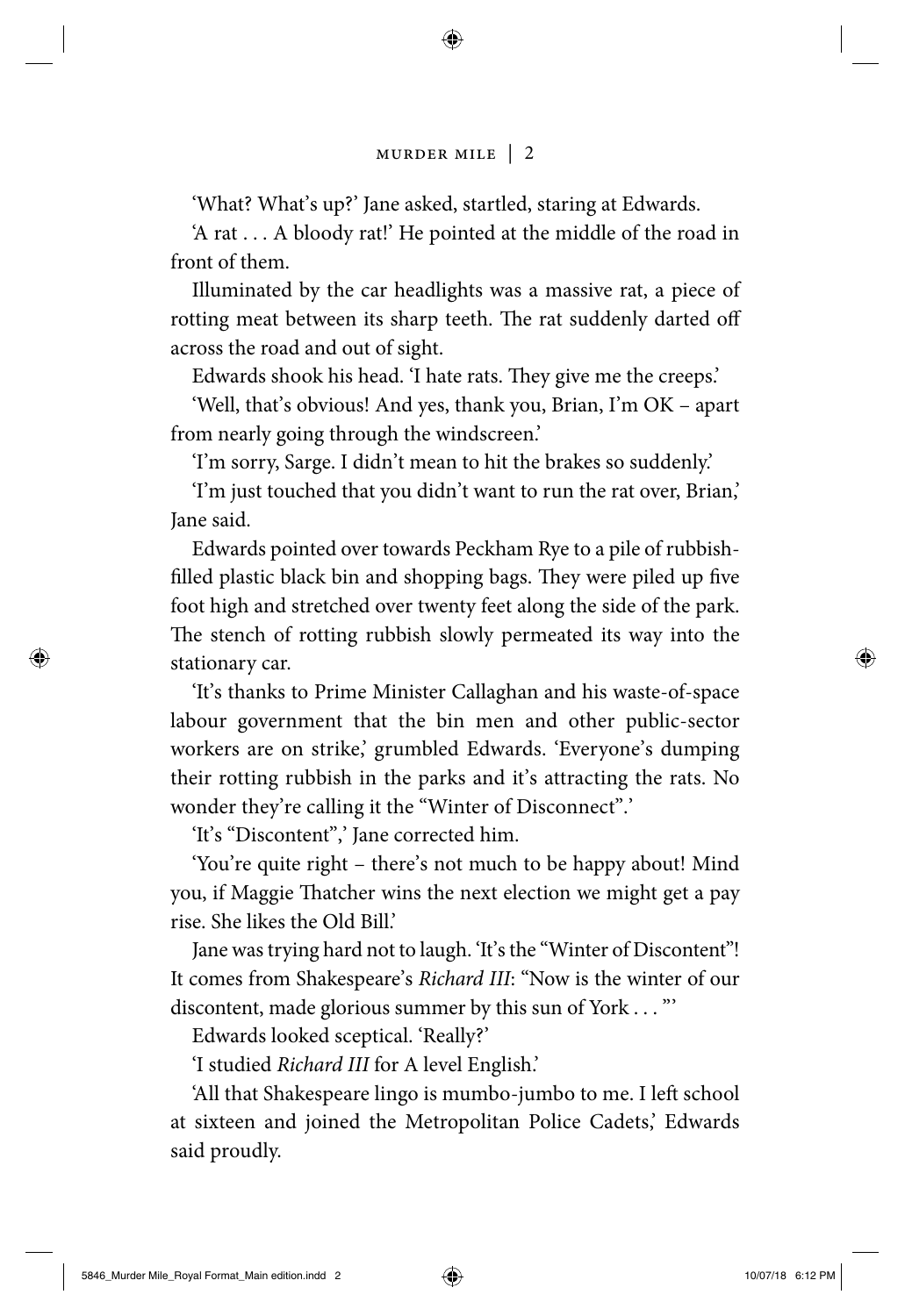'I didn't know you'd been a "Gadget",' said Jane, somewhat surprised. A 'Gadget' was affectionate force jargon for a cadet.

'It was all blokes when I first joined the Gadgets,' Edwards went on. 'We lived in a big dormitory and got work experience on division alongside the regulars. It gave me a better understanding of police work than your average ex-civvy probationer who went to Hendon. No offence intended, he added hastily.

'None taken. If I'd known what I wanted to do at sixteen I'd probably have joined the cadets – though my mother would likely have had a heart attack.' Jane liked Edwards, but he wasn't the brightest spark. He'd been transferred to various stations and hadn't lasted long on the Flying Squad. In her estimation, he'd probably remain a DC for the rest of his career.

'Tell you what: head back to the station so we can warm up with a hot drink and I'll type up the night duty CID report,' she said.

Edwards snorted. 'That shouldn't take long - we haven't attended a crime scene or nicked anyone all night.'

Their banter was interrupted by a call over the radio. 'Night duty CID receiving . . . over?'

Jane picked up the radio handset. 'Yes, Detective Sergeant Tennison receiving. Go ahead . . . over.'

'A fruit and veg man on his way to set up his market stall has found an unconscious woman in Bussey Alley. Couldn't rouse her so he called 999. There's an ambulance en route, the comms officer said.

'That's just off Rye Lane.' Edwards made a sharp U-turn.

'Yes, we're free to attend and en route,' Jane confirmed over the radio, switching on the car's two-tone siren.

'If she's been out drinking she's probably collapsed from hypothermia in this bloody weather. Or maybe she's been mugged?' suggested Edwards.

'Let's just hope she's OK,' Jane said.

Rye Lane ran between the High Street and Peckham Rye. In its heyday it had rivalled Oxford Street as a major shopping destination and was known as the 'Golden Mile'. It was still a busy area,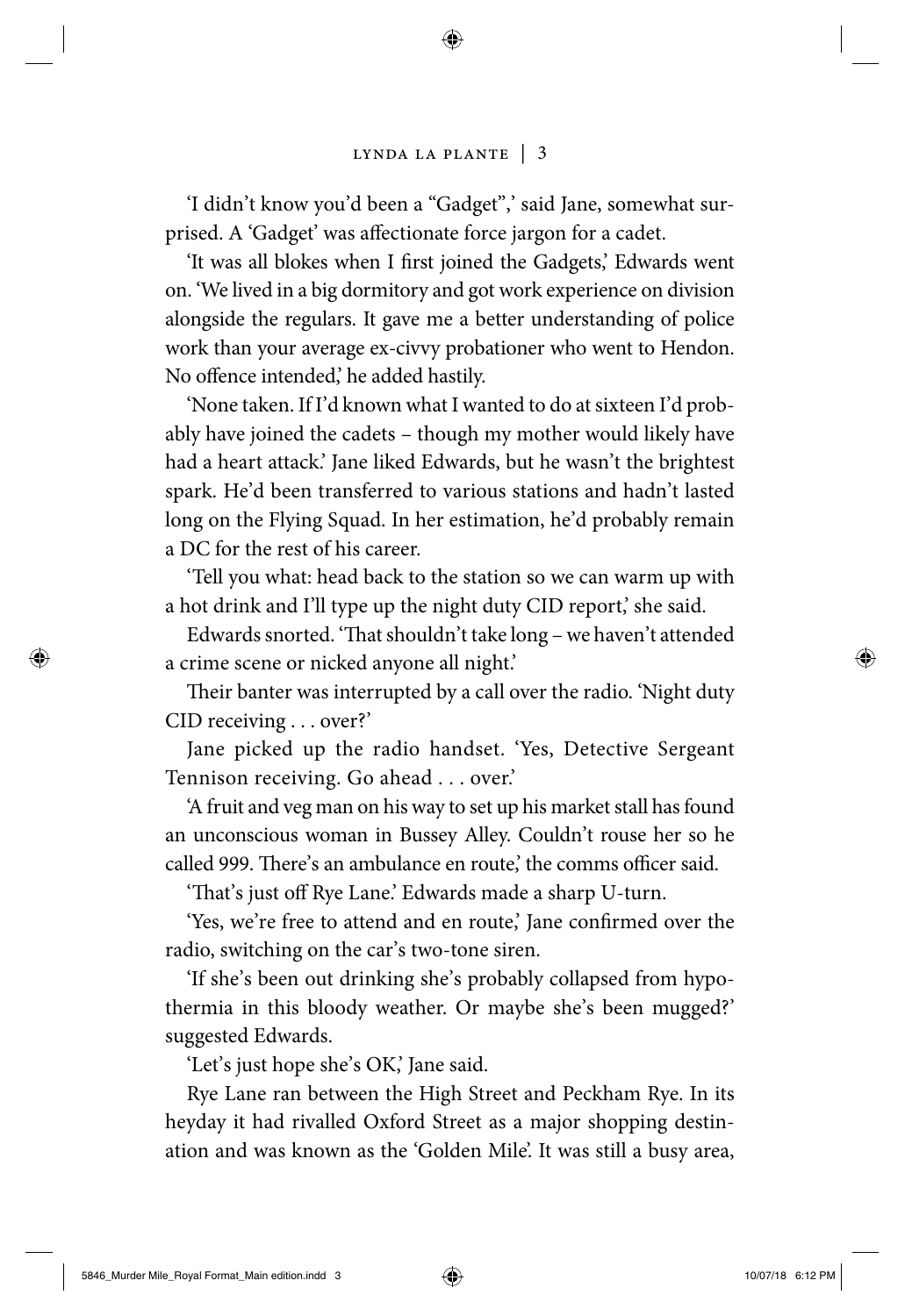with a large department store, Co-op and various small shops and market traders selling home-produced and ethnic goods from their stalls. During the 1970s, Peckham had gradually become one of the most deprived areas in Europe, with a notorious reputation for serious and violent crime, especially muggings, which were a daily occurrence.

Jane and Edwards arrived at the scene within two minutes. A man who looked to be in his mid-fifties was standing under the railway bridge at the entrance to Bussey Alley, frantically waving his hands. He was dressed in a dark-coloured thigh-length sheepskin coat, blue and white Millwall Football Club scarf and a peaked cap. Edwards pulled up beside him and opened the driver's window.

'I thought you might be the ambulance when I heard the siren.' The man crouched down to speak to them. 'Poor thing's just up there. She's lyin' face down and ain't moved. I put one of me stall tarpaulins over her to keep off the sleet and cold. I was hopin' she might warm up and come round . . . '

Jane put on her leather gloves, got the high-powered torch out of the glove box and picked up the portable Storno police radio.

'There's quite a lot of rubbish been dumped on one side of the alley, just up from where she is – be careful of the rats,' the market trader said as they got out of the car.

Jane grinned at Edwards. He hadn't looked too happy at the word 'rat'. 'You get the details,' she said. 'I'll check on the woman.'

She turned on the torch, lighting up the dingy alley. The narrow path ran alongside the railway line. In the arches underneath were small lockups where the market traders stored their stalls and goods. Jane walked at a brisk pace, until about forty feet along she could see the green and white striped tarpaulin. Crouching down, she lifted it back and shone the torch. The woman beneath was wearing a thigh-length blue PVC mac, with the collar up, covering the back of her neck.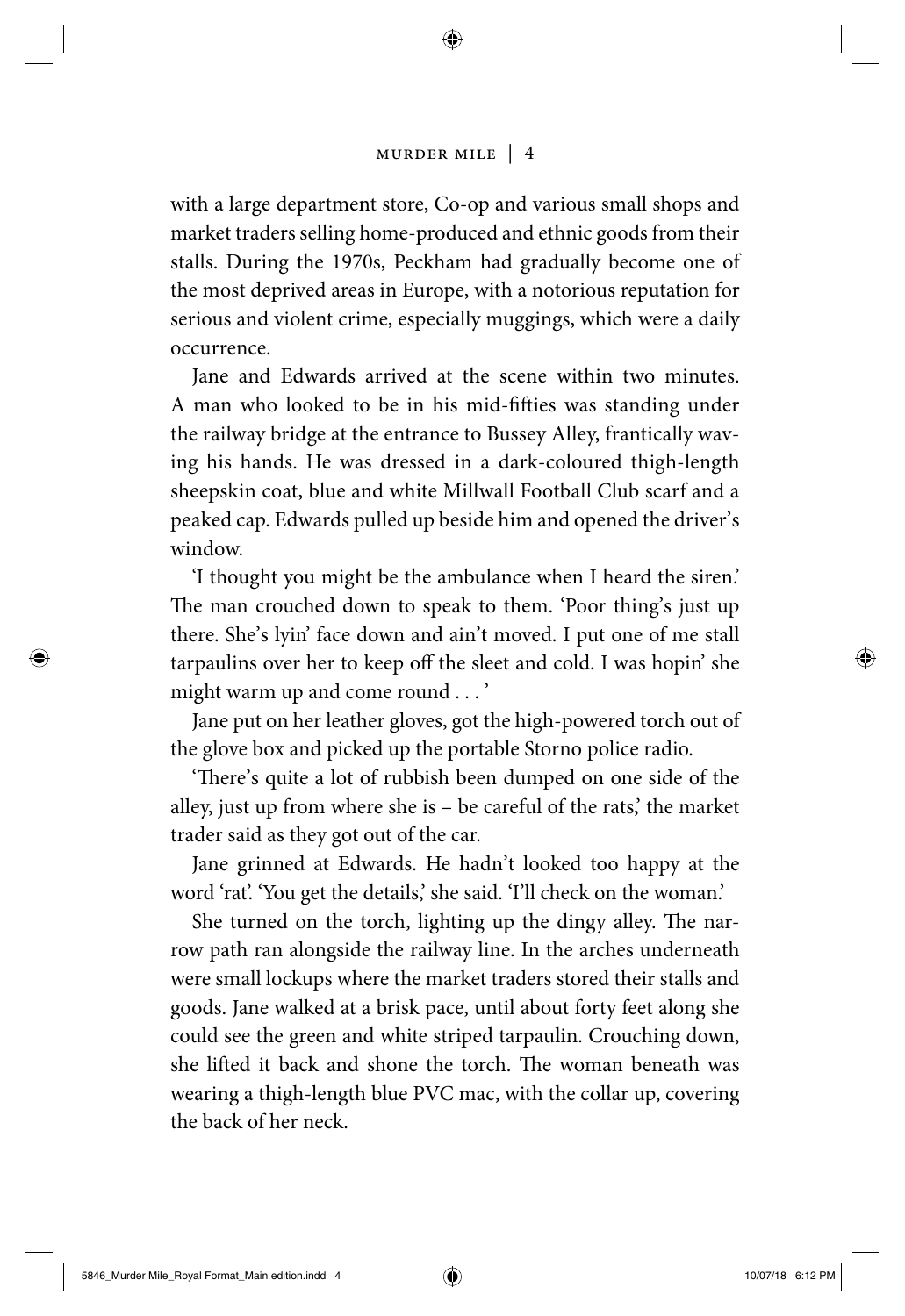Removing her right glove, Jane put her index and middle fingers together, and placed them on the side of the woman's neck, in the soft hollow area just beside the windpipe. There was no pulse and the woman's neck felt cold and clammy. Jane felt uneasy. She stood up and slowly shone her torch along the body, revealing dried blood smears on the back of the blue mac. The woman's kneelength pleated skirt was hitched up to her thighs, revealing suspenders and black stockings. Near the body the torch beam caught three small shirt buttons. Peering closely at one of them, Jane could see some white sewing thread and a tiny piece of torn shirt still attached. It looked as if the button had been ripped off, possibly in a struggle.

A little further up the alleyway Jane noticed a cheap and worn small handbag. Wearing her leather gloves, she picked it up and opened it carefully, looking for any ID. All she found was a lipstick, handkerchief, a small hairbrush and a plastic purse. Inside the purse were a few coins and one folded five-pound note. There were no house or car keys to be found. Jane placed a ten pence coin down on the spot where she'd found it; it would go in a property bag later to preserve it for fingerprints.

Next, Jane shone the torch around the body. It was strange: she couldn't see any blood on the pavement around or near the victim, or on the back of her head. She crouched down and slowly lifted the collar on the PVC mac back, revealing a knotted white cord around the victim's neck and hair.

Shocked, Jane got to her feet and pulled out the portable radio.

'WDS Tennison to Peckham Control Room. Are you receiving? Over.' She spoke with confidence and authority, despite the fact she'd only been promoted and posted to Peckham a few weeks ago.

'Yes, go ahead, Sarge,' the comms officer replied.

'Cancel the ambulance. The woman in Bussey Alley appears to have been strangled. I've looked in a handbag for possible ID, but can't find any. I need uniform assistance to cordon off and man the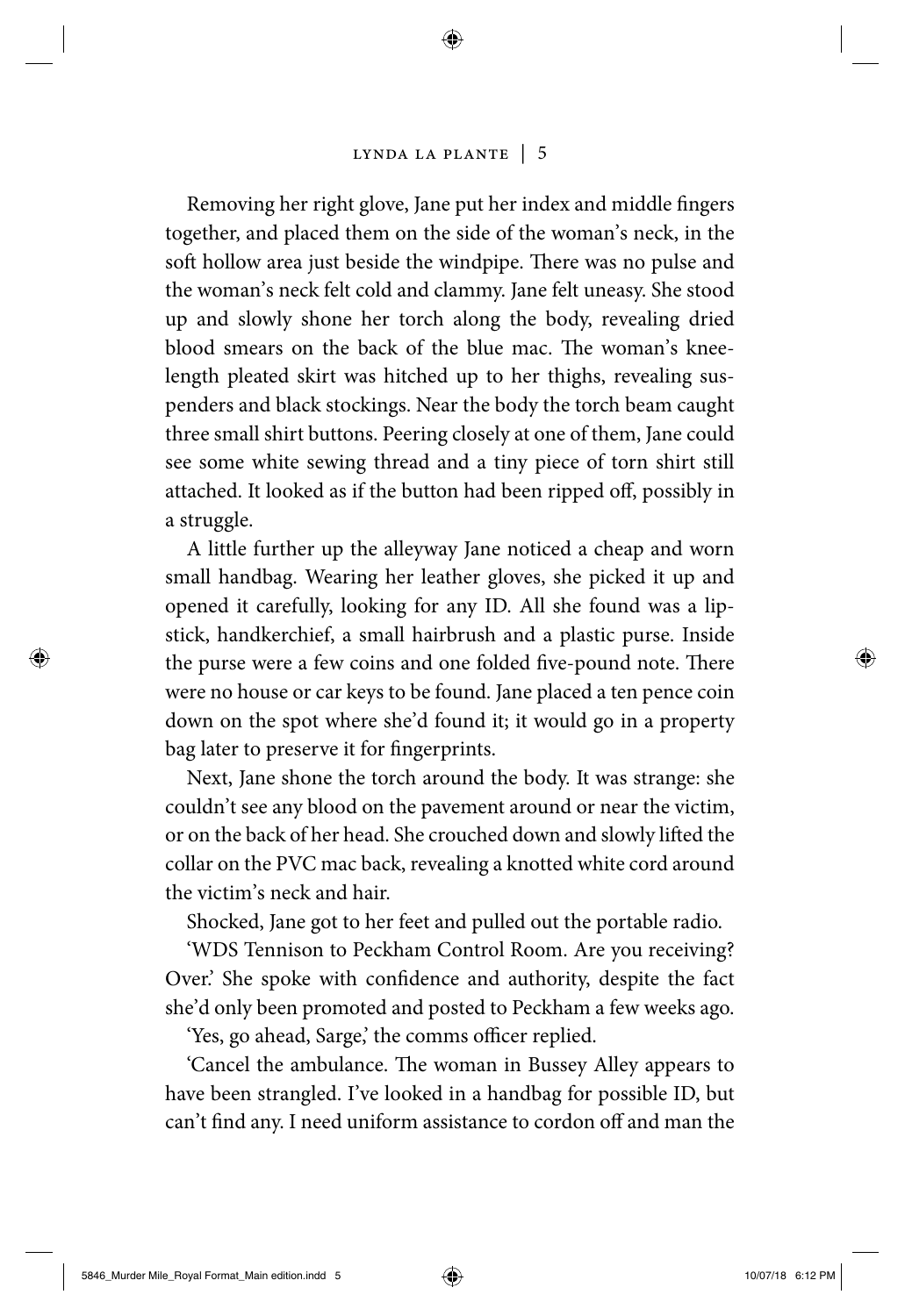scene at Rye Lane, and the far end of Bussey Alley, which leads onto Copeland Road.'

'All received, Sarge. A mobile unit is en route to assist.'

Jane continued, 'Can you call DCI Moran at home and ask him to attend the scene? I'll also need the laboratory scene of crime DS here. Oh, and the divisional surgeon to officially pronounce life extinct . . . Over.'

The duty sergeant came on the radio. 'Looks like a quiet week just got busy, Jane. I'll call Moran and tell him you're on scene and dealing . . . Over. '

Jane ended the transmission and replaced the tarpaulin over the body to preserve it from the sleet that was still falling, although not as heavily. Then she walked back to Rye Lane.

Edwards was still speaking to the market trader and making notes in his pocketbook. As she approached him, she gave a little shake of her head to indicate this was more than a collapse in the street or hypothermia, then went to the rear of the CID car. Taking out a plastic police property bag, she placed the handbag inside it.

'Is she all right?' the trader asked.

Jane shook her head. 'I'm afraid she's dead, sir. Did you see anyone hanging about or acting suspiciously before you found her?'

The man looked shocked. 'No, no one  $\dots$  Oh, my – the poor thing. What's happened to her?'

'I don't know, sir, I'm afraid. Further investigation is needed.' Jane did not want to reveal more.

'Can I get me gear out the lockup and set up for business?'

'Sorry, not at the moment, but maybe in an hour or two,' she said. 'We'll need to take a more detailed statement off you later.'

Jane took Edwards to one side. By now their hair was soaking and their coats sodden.

'I take it you're thinking murder?' he whispered.

Jane nodded. 'Looks like she's been strangled with a cord. I've spoken with the duty sergeant who's informing DCI Moran. The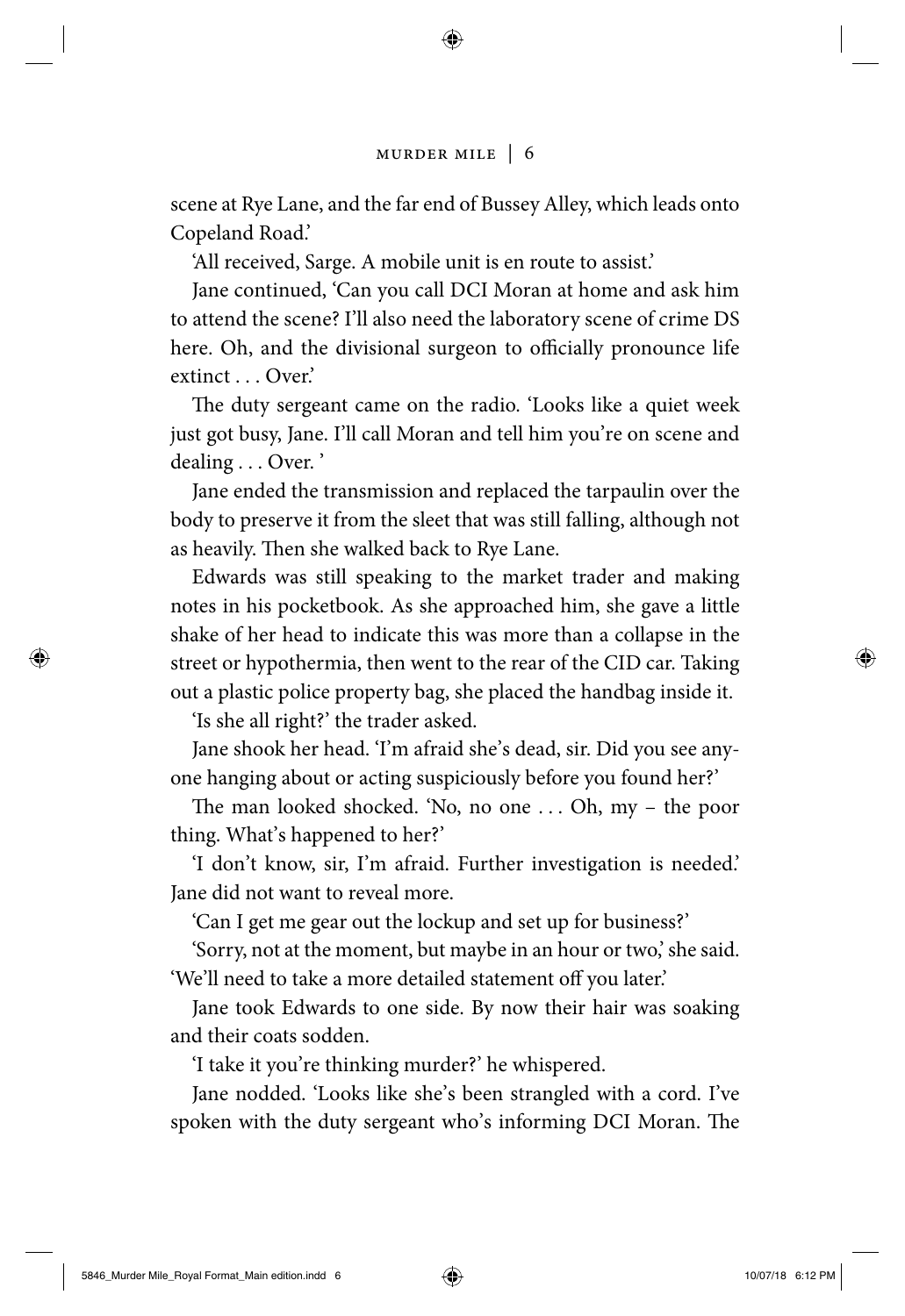market man's up a bit early – does his account of how he found her sound above board to you?'

'Yeah. His name's Charlie Dunn, he's sixty-two and he's been working the markets since he was twelve. He's always been an early bird. He said he's just been over to Spitalfields fruit and veg market to get fresh stock for the day. That's his white van under the railway bridge. He was unloading it to his archway lockup in the alley when he saw the woman on the pavement. I checked his van: it's full of fresh goods. He also showed me the purchase receipt for the fruit and veg and his market trader's licence. He sounded and acted legit to me.'

'Well, she's stone cold, so it looks like she's been dead a while, anyway.'

'Any ID on her?'

'Nothing in the handbag, not even keys. I haven't had a chance to check her coat pockets yet. I want to get both ends of the alleyway sealed off and manned by uniform first - all the market traders will be turning up soon and wanting access to their archway lockups.'

Edwards nodded and blew into his freezing hands. He didn't question her authoritative tone; on the contrary, he liked the fact WDS Tennison was taking responsibility for the crime scene.

The market trader went to his van and returned with a Thermos flask.

'Hot coffee? You can have it, if you want. I'm going to go home and come back later.'

'Thank you!' Edwards took the flask and poured some coffee into the removable cup and handed it to Jane. She took a mouthful, swallowed it, then let out a deep cough and held her chest.

'There's more brandy in that than coffee!'

Edwards promptly held the flask to his lips and took a large gulp. 'So there is,' he said with a grin.

'Put it in the car, Brian. We don't want Moran smelling booze on us – you know what he's like about drinking on duty.'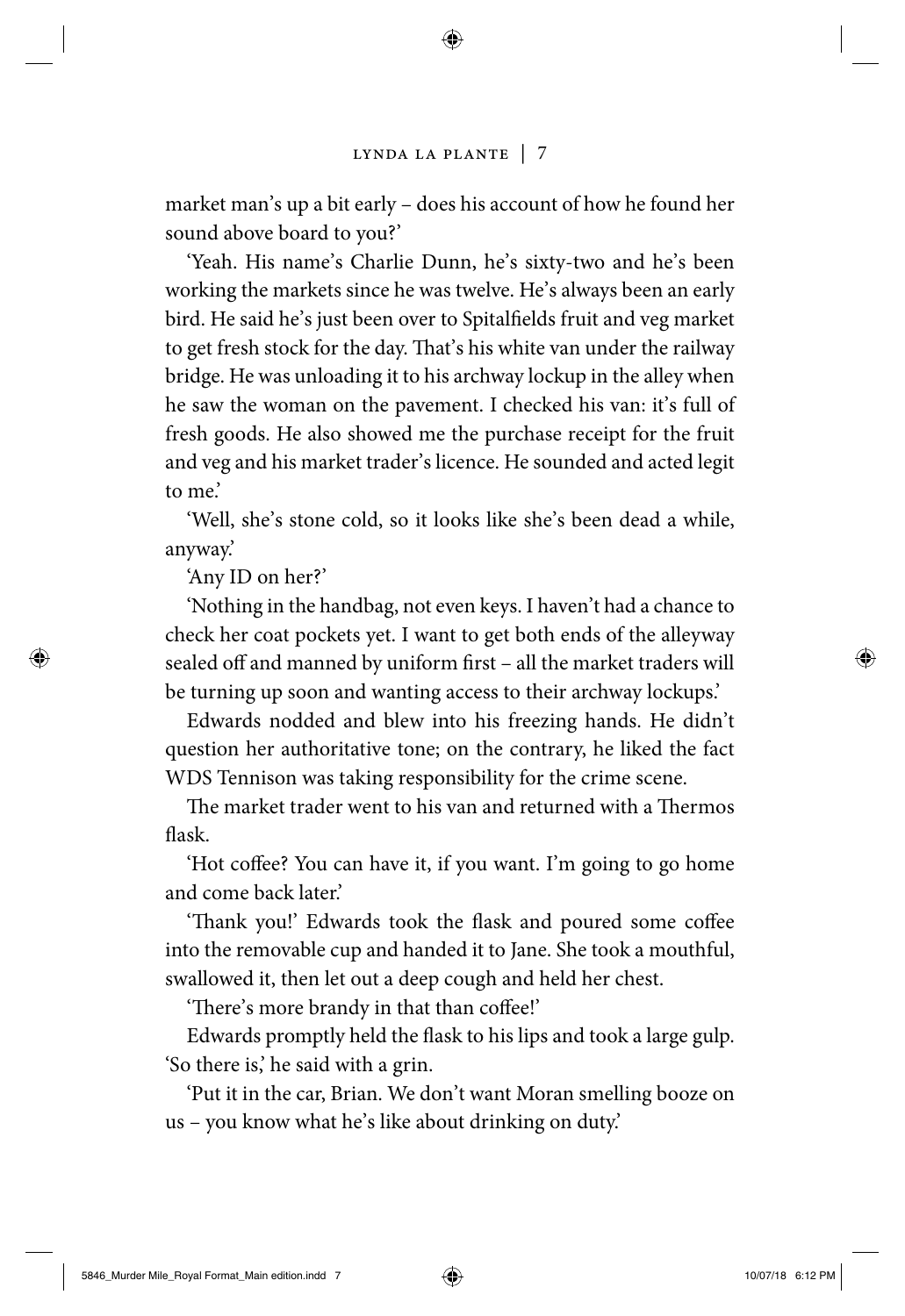Edwards took another gulp, then put the flask in the back of the car and got a packet of lozenges out of his pocket.

'"Be prepared", as we used to say in the scouts. You see, I remember some famous quotes as well.' Edwards took one for himself, then offered the packet to Jane.

'What are they?' Jane asked.

'Fisherman's Friend. They'll hide the smell of the brandy and warm you up at the same time. I take them fishing with me when it's cold like this.'

Jane reached into the pack, took out one of the small, light brown, oval-shaped lozenges, popped it in her mouth and immediately began taking deep breaths. The menthol flavour was so strong her eyes began watering, her nose started running and her throat tingled.

'They taste awful!' she exclaimed, spitting out the lozenge and placing it in a tissue to throw away later.

Just then, two police constables arrived in an Austin Allegro panda car. They got out and approached Jane.

'What do you need us to do, Sarge?'

'I need the Rye Lane and Copeland Road entrances to the alley sealed off with tape and one of you to stand guard at each end.'

'Will do, Sarge.' They both set off and then one of them turned back. 'Oh, the duty sergeant said to tell you DCI Moran's been informed and is on his way with DI Gibbs.'

Edwards looked at Jane. 'I thought DI Gibbs wasn't due to start at Peckham until Monday?'

Jane shrugged. 'That's what I thought as well.'

'Maybe Moran wants him to run the investigation.'

'Why? Moran's the senior officer – he's in charge of the CID at Peckham,' Jane pointed out.

'Don't tell anyone I told you this,' said Edwards, 'but I was in the bog cubicle when I overheard Moran talking to the chief super. Moran said his wife was suffering from the "baby blues". Apparently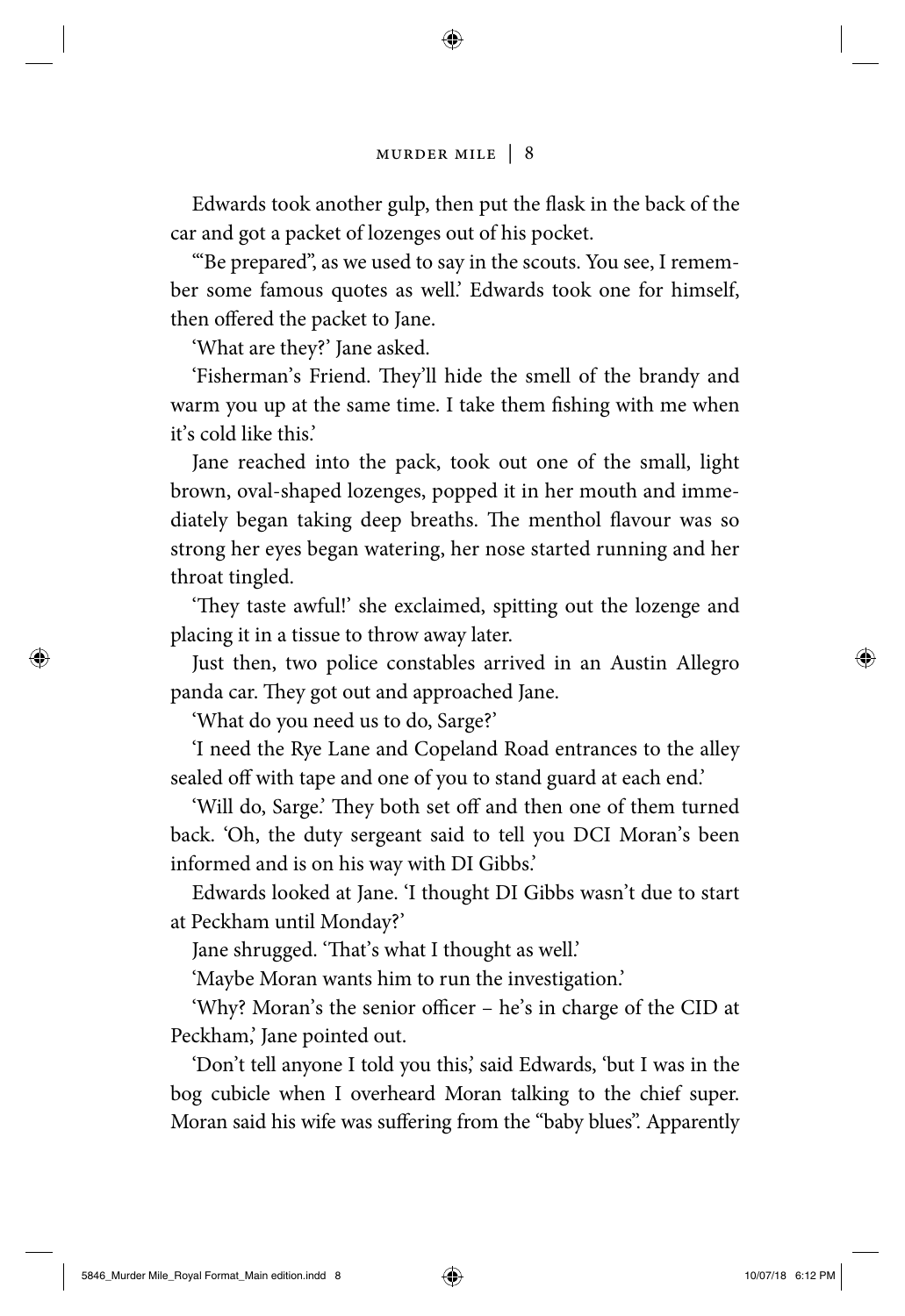the baby was crying a lot and he didn't know what to do for the best. The chief suggested he take some time off when DI Gibbs arrived so maybe Moran's called Gibbs in early to familiarise himself with everything before he steps back to spend time at home.'

'I didn't know his wife had had a baby.'

'Yeah, about a month before you started at Peckham.' Edwards paused. 'I've not seen Spencer Gibbs since our Hackney days, but I heard he went off the rails a bit after Bradfield was killed in the explosion during that bank robbery by the Bentley family.'

Jane immediately became tight-lipped. 'I worked with Gibbs in the West End at Bow Street when I was a WDC and he was fine, she lied.

At the time, Gibbs was drinking heavily to drown his sorrows, but managing to hide it from his other colleagues. She had always had a soft spot for Gibbs and didn't like to hear his name or reputation being tarnished. She suspected he must have overcome his demons, especially if he'd been posted to a busy station like Peckham. She also knew DCI Moran would have had to agree to Gibbs's transfer.

Jane and Edwards returned to the alley. Edwards went over to look at the body, whilst Jane picked up the coin she'd used as a marker and replaced it with the handbag, now inside the property bag. Lifting back the tarpaulin, they both checked to see if there was anything in the victim's pockets to help identify her, but there was nothing.

Edwards pulled up the left sleeve of the victim's PVC mac.

'She's wearing a watch,' he said. 'Looks like a cheap catalogue one; glass is scratched and the strap's worn. There's no engagement or wedding ring – they might have been stolen?'

'Possibly,' said Jane, 'but there's no white patch or indentation on the skin to suggest she was wearing either. Plus the handbag was left behind with money in it.' She got the radio out of her coat pocket and handed it to Edwards.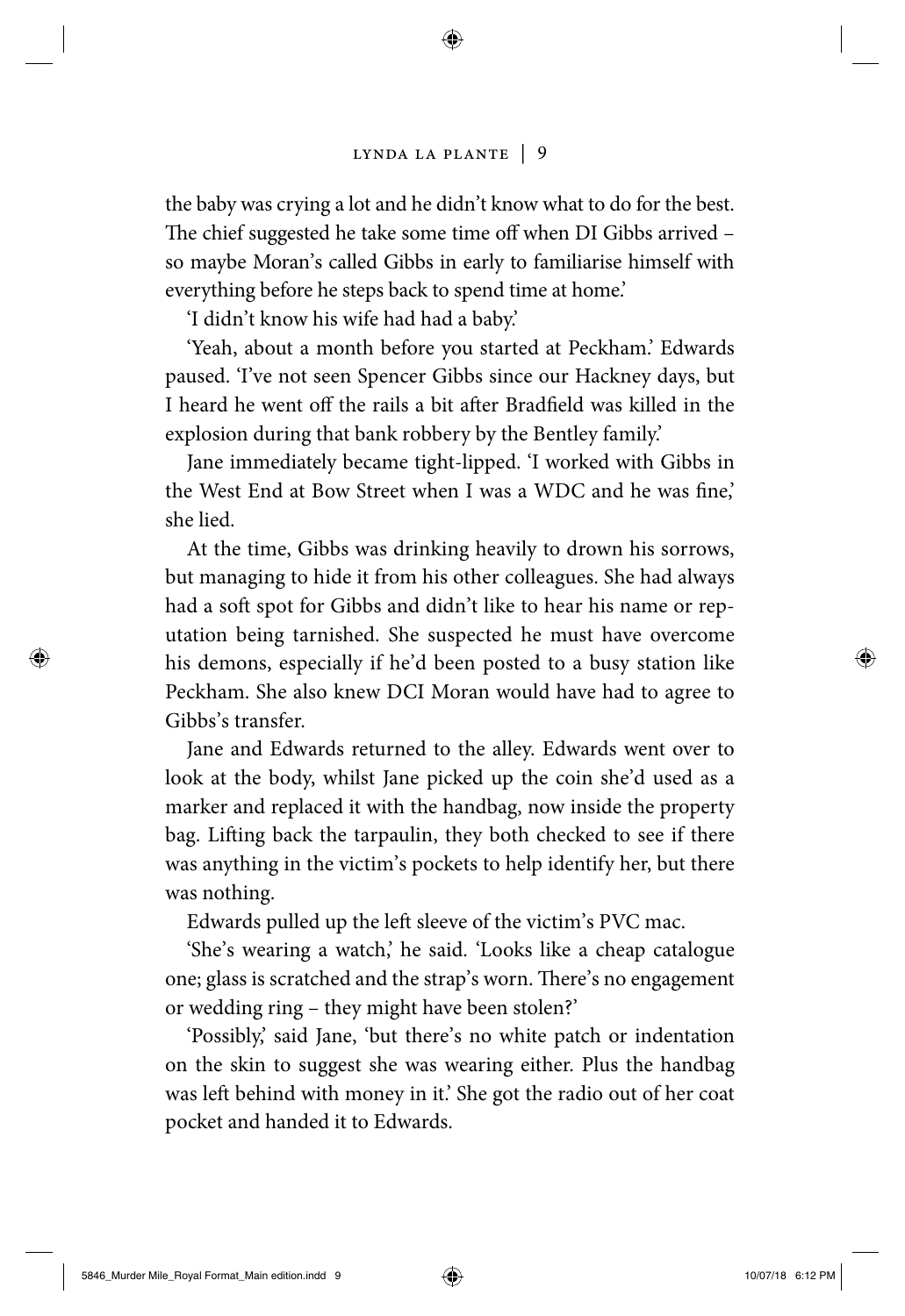'Call the station and ask them to check Missing Persons for anyone matching our victim's description. I'll do a search further up the alley towards Copeland Road to see if there's anything else that may be of significance to the investigation.'

Edwards hesitated. 'What should I tell Comms?'

Jane gave a small sigh. 'Brian, just look at the victim and describe her when you speak to them, OK?'

'Oh, yeah, OK, I see.'

Jane watched Edwards disappear down the alleyway, leaving her alone with the body. She replaced the tarpaulin on the body, then searched the rest of the alleyway, but found nothing of interest. It was still dark and now that the initial adrenalin rush was wearing off she was even more aware of the cold. She stamped her feet and flapped her arms across her chest to generate some warmth. A sudden noise made her jump, and swinging her torch around revealed a rat scurrying from a pile of rubbish that had been left rotting in front of one of the arches. She thought about the woman lying on the ground in front of her. What had she been doing here? Had she been on her own, like Jane was now, or was her killer someone she knew?

Footsteps approached from the Rye Lane end of the alley. Jane looked up, shone her torch and saw Detective Sergeant Paul Lawrence from the forensics lab approaching. He was accompanied by a younger man in civilian clothes. Even if she hadn't seen Paul's face, she'd have guessed it was him. As ever, he was dressed in his trademark thigh-length green Barbour wax jacket and trilby hat. Paul Lawrence was renowned as the best crime scene investigator in the Met. He had an uncanny ability to think laterally and piece things together bit by bit. Always patient and willing to explain what he was doing, Jane had worked with him several times and felt indebted to him for all that he had taught her. Now she felt relief at the sight of his familiar figure.

Paul greeted Jane with a friendly smile. 'I hear it's Detective Sergeant Tennison now! Well done and well deserved, Jane. As we're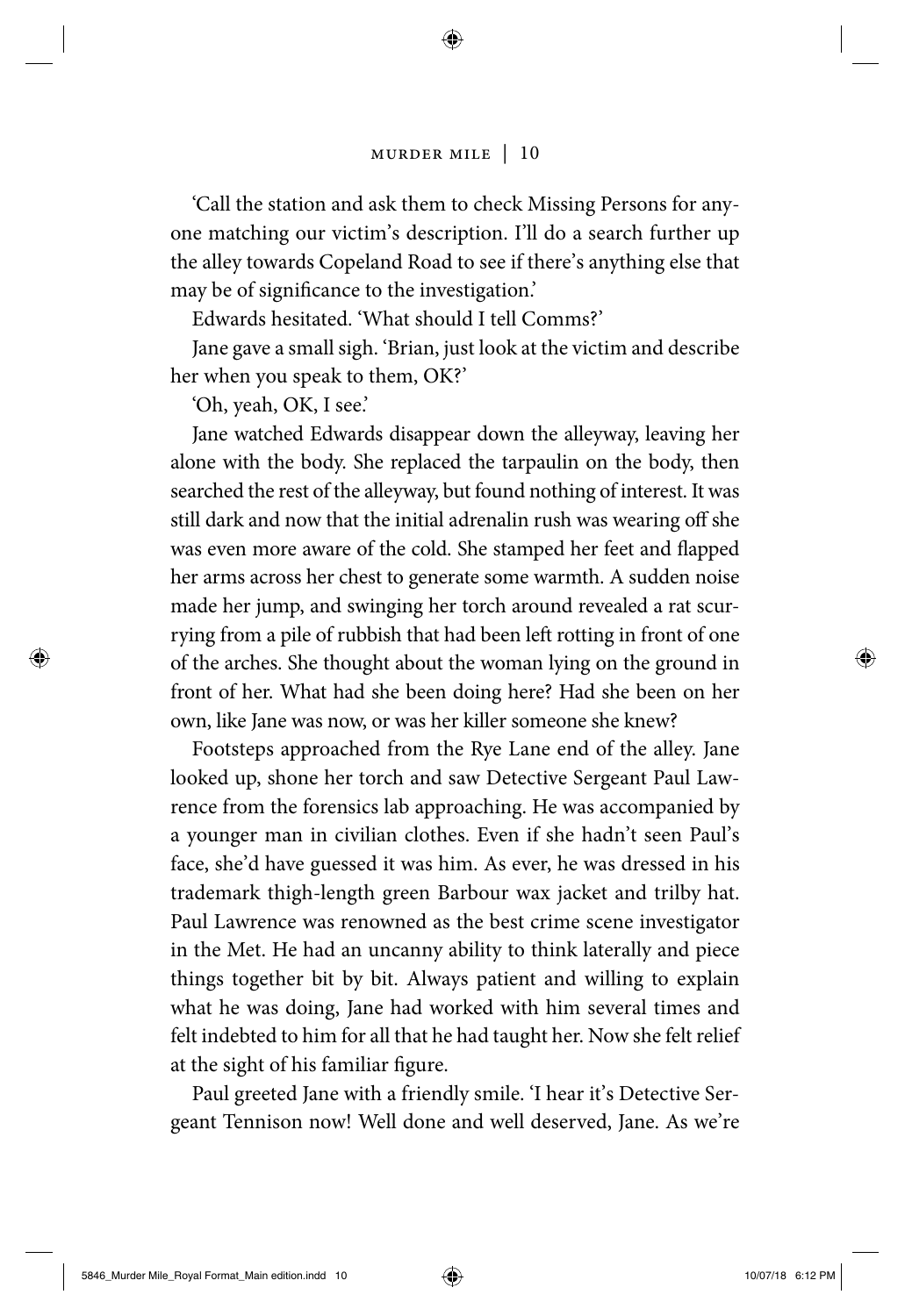the same rank, you can officially call me Paul.' He laughed. She had always called him Paul when not in the company of senior officers.

'You were quick,' Jane said, smiling back at him.

'I'd already been in the lab typing up a report from an earlier incident in Brixton,' he said. 'Victim stabbed during a fight over a drugs deal. Turned out the injury wasn't as serious as first thought and the victim didn't want to assist us anyway, so there wasn't much to do. No doubt there'll be a revenge attack within a few days.'

Jane explained the scene to him, starting with the market trader's account and exactly what she and DC Edwards had done since their arrival at Bussey Alley. She also told him about the handbag and buttons.

'Good work, Jane. Minimal disturbance of the scene and preservation of evidence is what I like to see and hear. Peter here is the scene of crime officer assisting me. He'll photograph everything as is, then we can get the victim onto a body sheet for a closer look underneath.'

The SOCO set to work taking the initial scene photographs of the alleyway and body. He stopped when the divisional surgeon appeared. Although it was obvious, the doctor still checked for a pulse on her neck, before officially pronouncing she was dead. As the doctor was getting to his feet, Detective Chief Inspector Moran arrived, carrying a large red hard-backed A4 notebook, and holding up an enormous black umbrella. Dressed smartly in a grey pin-stripe suit, crisp white shirt, red tie, black brogues and thigh-length beige camel coat, he nonetheless looked bad-tempered and tired.

'So, DS Tennison,' he said. 'What's happened so far?' He sounded tetchy.

Jane had worked with DCI Nick Moran when she was a WPC at Hackney in the early seventies, and he was a detective inspector. She knew to keep her summary brief and to the point, so as not to irritate her superior.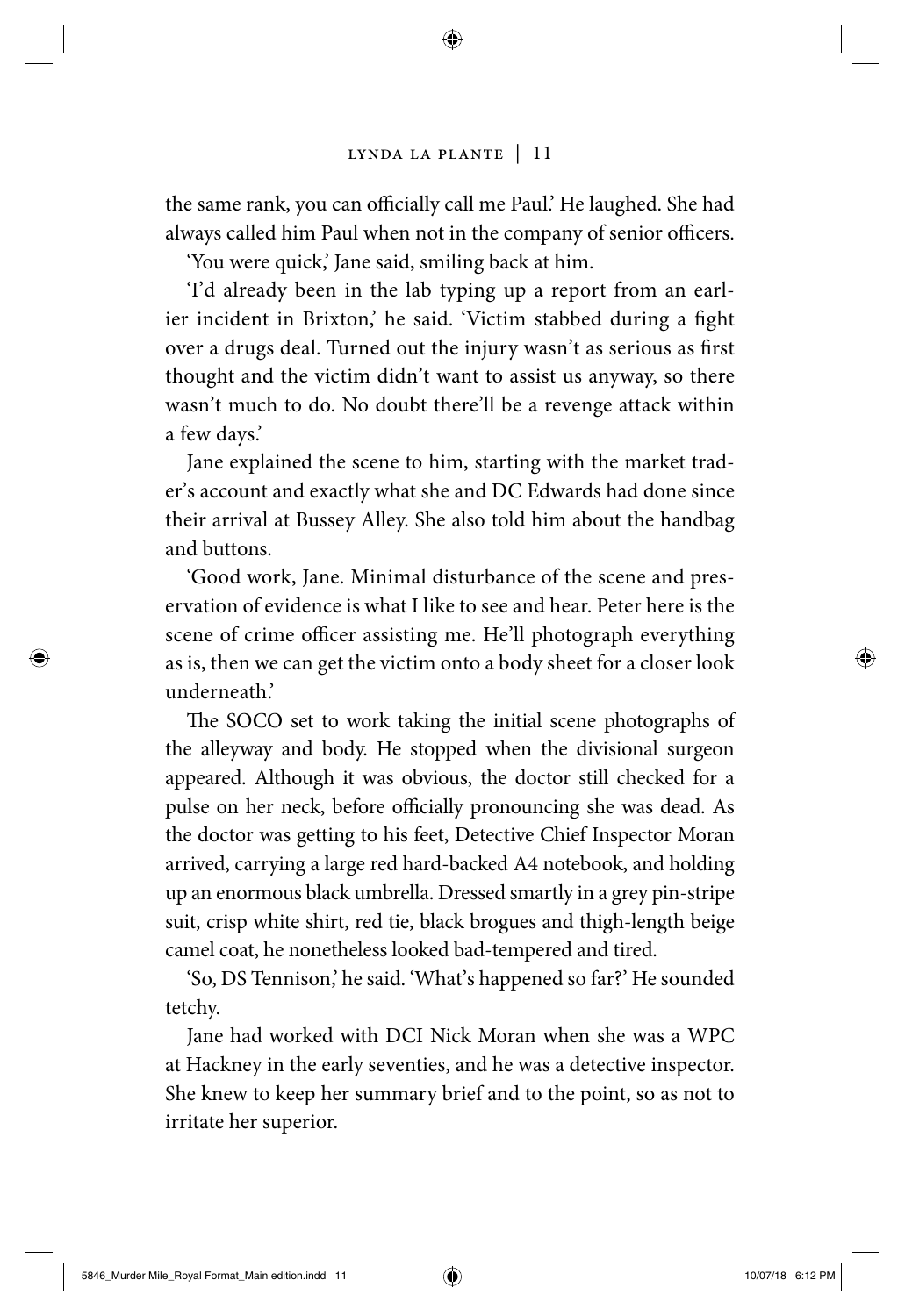'The victim was found in here by a market trader. Edwards spoke with him and is satisfied he wasn't involved. I called DS Lawrence to the scene and the divisional surgeon, who's pronounced life extinct. From my cursory examination it appears she's been strangled. I haven't found anything to help us identify who she is, though a handbag was nearby, which I checked—'

Moran frowned. 'I had expected you to just contain the scene until I arrived. It's my job to decide who should be called and what action should be taken. You should have left the handbag in situ as well. It's not good to disturb a scene.'

Jane felt Moran was being a bit harsh. She, like everyone else, was working in the freezing cold and soaking wet. He should have realised she was trying to obtain the best evidence and identify the victim. She thought about saying as much, but wondering if his mood was connected to a sleepless night coping with the new baby, decided to say nothing.

Lawrence looked at Moran. 'It's standard procedure for a lab sergeant to be called to all suspicious deaths and murder scenes at the earliest opportunity. Preserving the handbag for fingerprints showed good crime scene awareness by WDS Tennison.'

Moran ignored Lawrence and spoke to the divisional surgeon. 'Can you give me an estimation of time of death?'

The doctor shrugged his shoulders. 'There are many variables due to the weather conditions, breeze in the alley and other factors, which can affect body temperature. It's hard to be accurate, but possibly just before or after midnight.'

Just about managing to keep his umbrella up, Moran wrote in his notebook. Jane could see Lawrence was not pleased. She knew his view was that divisional surgeons were not experienced in forensic pathology or time of death, and should confine their role to nothing more than pronouncing life extinct.

Lawrence looked at Moran. 'Excuse me, sir, but now the sleet's stopped, it would be a good idea to get a pathologist down to see the body in situ. He can check the rigor mortis and body temp—'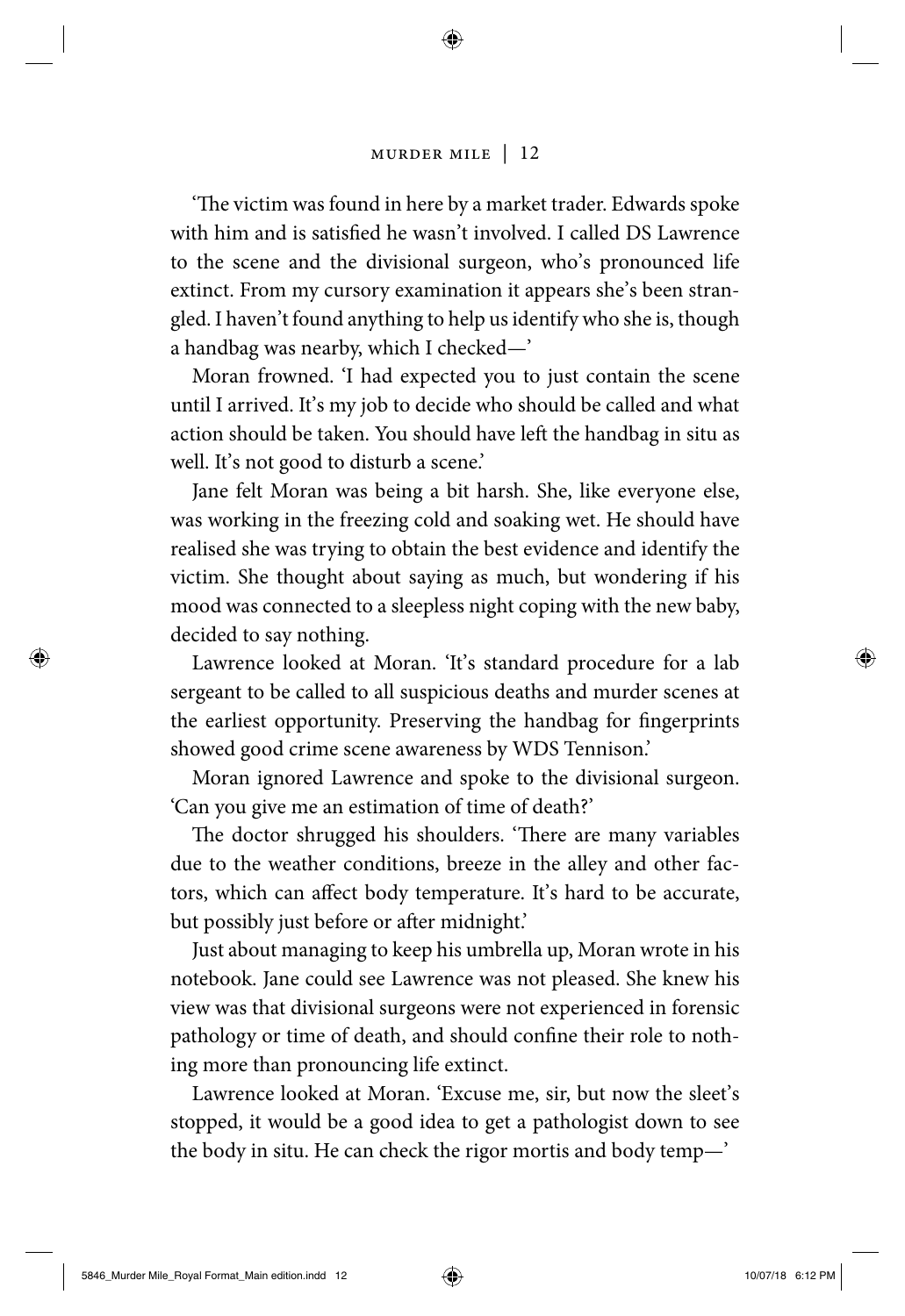Moran interrupted him, shutting his umbrella. 'The weather's constantly changing, and more snow is forecast, so I want the body bagged, tagged and off to the mortuary as a priority for a postmortem later this morning.'

Lawrence sighed, but he didn't want to get into an argument about it. Opening his forensic kit, he removed a white body sheet and latex gloves. Using some tweezers, he picked up the three buttons beside the body and placed them in a plastic property bag. Then he unfolded the body sheet and placed it on the ground next to the body.

Lawrence looked up at Jane and Edwards. 'I want to turn her over onto the body bag. If one of you can grab her feet, I'll work the shoulders. Just go slow and gentle.'

Jane took a step forward, but Edwards said he'd do it and grabbed a pair of protective gloves from Lawrence's forensic bag. As they turned the body over, Jane shone her torch on the victim, lighting up her contorted face and the rope around her neck. The strangulation had caused her tongue to protrude and her eyes were puffed and swollen. The victim wore little make-up, and looked to be in her late twenties to early thirties. She was medium height, with brown shoulder-length hair parted down the middle, and was wearing a pink blouse, which was torn, and her bra was pulled up over her breasts.

Lawrence pointed to the pavement area where the body had been lying. 'It's dry underneath her,' he observed.

'The sleet started about three a.m.', Jane said.

'Then it's reasonable to assume she was killed before then.'

'How can you be sure it was three a.m., Tennison?' Moran snapped, tapping the ground with the steel tip of his umbrella.

Jane got her notebook out of her inside coat pocket. 'We'd just stopped a vehicle and I recorded the details and time in my notebook. I remember the sleet starting as I was taking the driver's details. Let me find it  $\ldots$  ' She flicked through the pages. 'Ah – here it is. Time of stop, 3.03 a.m.'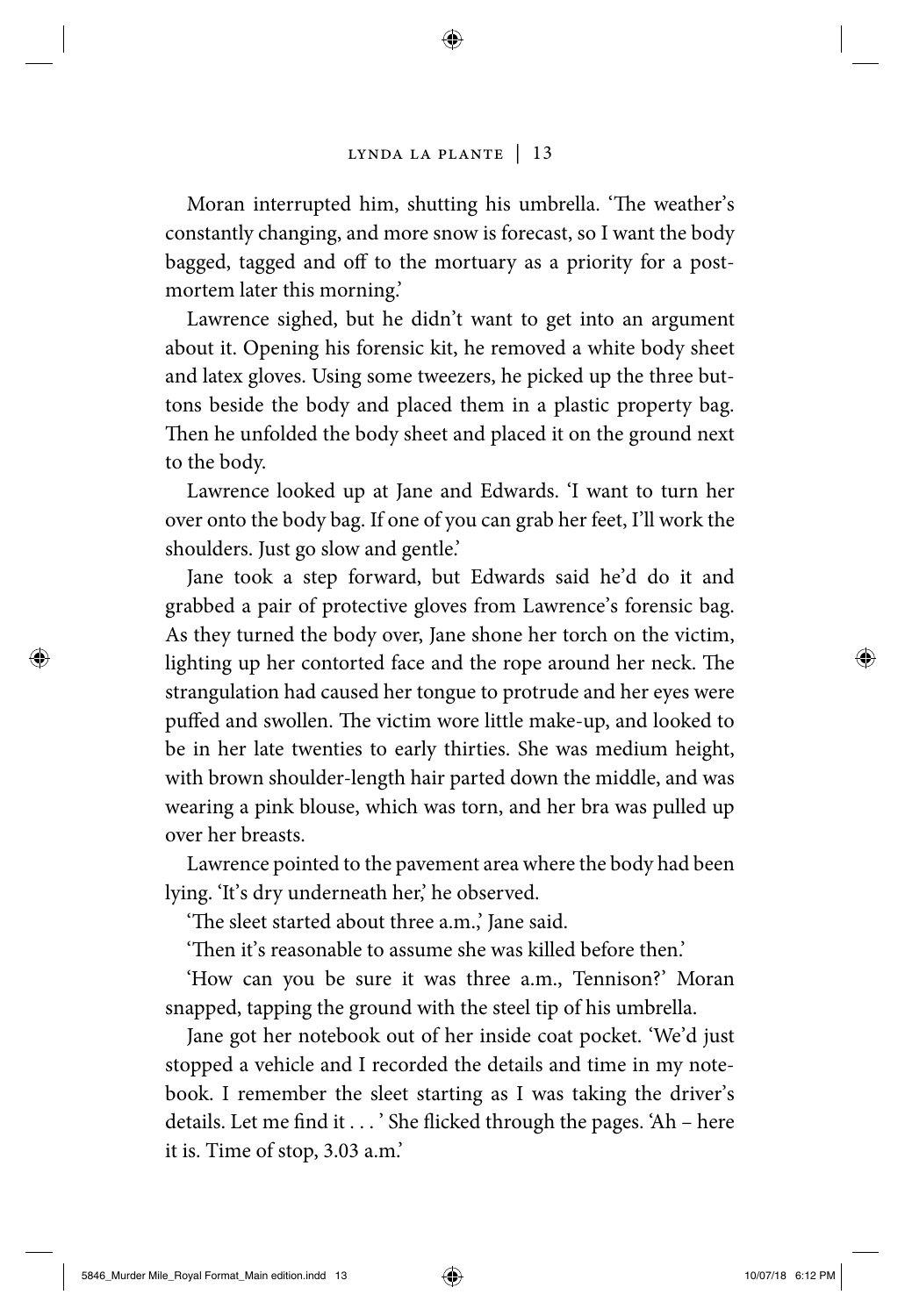'Well, I want it checked out with the London weather office in case it becomes critical to the case,' said Moran. 'The body is a stone's throw from Peckham Rye railway station. She might have been out late Friday night and attacked in the alleyway if using it as a cut-through to Copeland Road.'

Lawrence shrugged. 'She might have thrown it away, but there was no train ticket on her. She may have been walking from the Copeland Road end and heading towards Rye Lane. The fact there were no house keys on her could suggest she was returning home and expecting someone to let her in.'

Moran nodded. 'We can put out a press appeal with the victim's description and ask if anyone recalls seeing her on the train Friday night. Also we can run a check with Missing Persons for anyone matching her description.'

'Already in hand, sir,' Jane said, without receiving so much as a thank you back. She glanced at Edwards, reminding herself to check exactly what description he had given Missing Persons.

Lawrence crouched down next to the body, looked at Moran and pointed to the victim's torn blouse. 'She may have been sexually assaulted as well. There's four buttons missing on her blouse. I only recovered three beside the body and there's no more underneath her.'

Jane raised her finger. 'I had a good look up and down the alley before DS Lawrence arrived and didn't find any more buttons.'

Lawrence stood up. 'Best we check the soles of our shoes in case one of us has accidentally trodden on it and it's got lodged in the tread. It won't be the first time something has unintentionally been removed from a crime scene in that way. When you see the market trader who found her, check his footwear as well.'

Everyone checked the soles of their shoes.

'Someone tread in dog shit?'

Jane turned around. Spencer Gibbs was wearing a trendy fulllength brown sheepskin coat. His hands were deep in the pockets,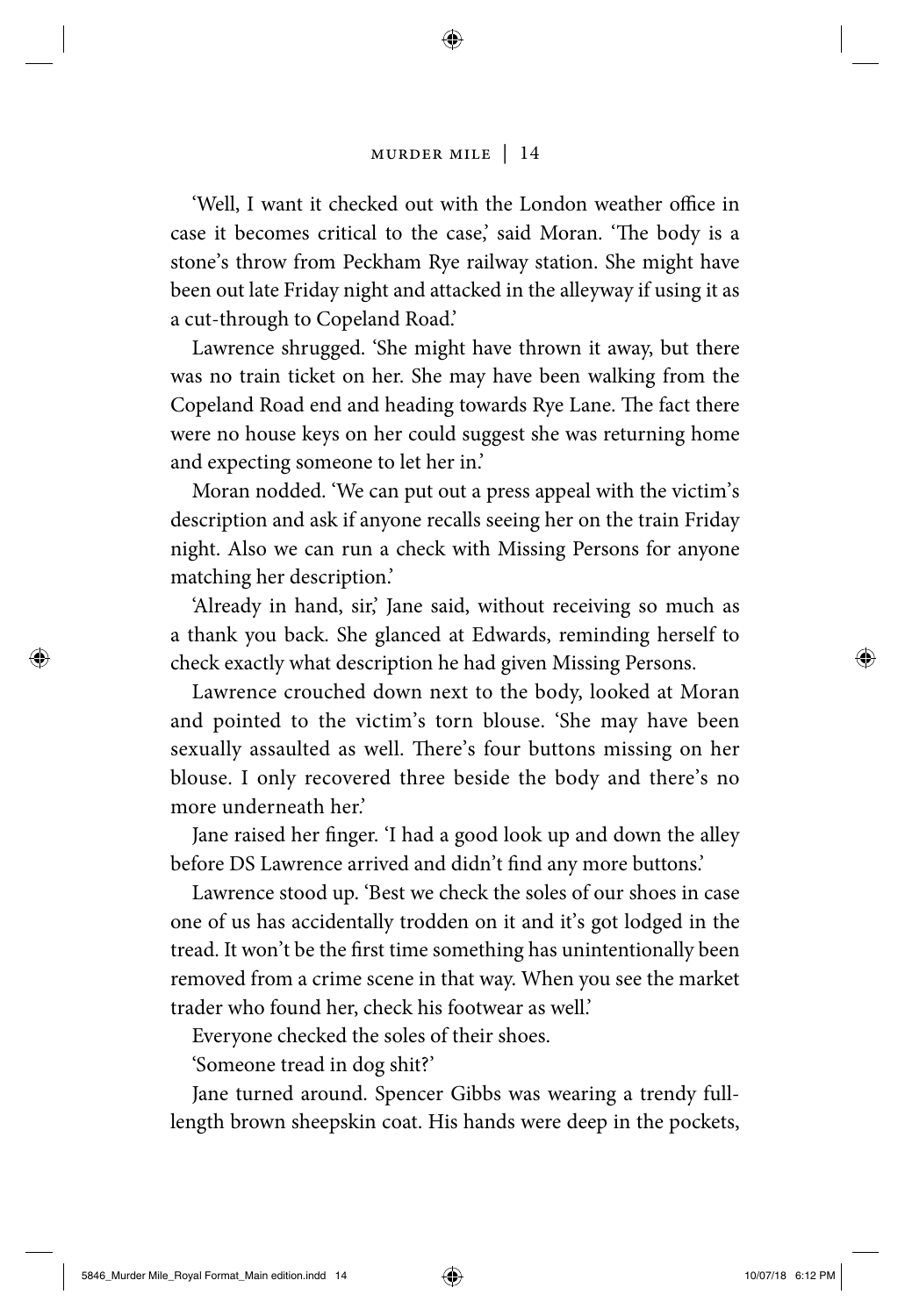pulling the unbuttoned coat around his front to keep out the cold. He had a big smile and Jane could instantly see he was looking a lot better now than when she last saw him, almost younger, in fact. His hair had changed as well. It no longer stood up like a wire brush, but was combed back straight from his forehead.

Gibbs's smile widened when he saw Jane.

She held out her hand. 'Hello, Spence. You look well.'

'Jane Tennison – long time no see!' He pulled her forward to give her a hug.

Jane noticed that DCI Moran didn't seem too impressed and wondered if Gibbs's jovial mood was due to drink, although she couldn't smell any alcohol.

Gibbs walked over to Moran. 'Good morning, sir,' he said, and they shook hands. Gibbs's coat fell open to reveal a blue frilled shirt, tight leather trousers, blue suede shoes and a large 'Peace' sign medallion. Everyone went quiet.

Moran frowned. 'So you really think that sort of outfit is suitable for a senior detective, DI Gibbs?'

'Sorry, guv. I did a gig in Camden town with my band last night, then stayed at my girlfriend Tamara's pad. Thankfully I'd added her phone number to my out of hours contact list at the old station. I didn't want to waste time by going home to change when I got the call-out, so after a quick dash of Adidas aftershave, I came straight to the scene by cab.'

Gibbs's looks and patter had become even more 'rock and roll' than they used to be.

'Your band do glam rock, guv?' Edwards asked, trying not to laugh at Gibbs's dress sense.

'No, we're more progressive . . . Serious rock and roll. Girlfriend's in the band as well. Looks like Debbie Harry – she's a real stunner.'

'Well, you look like a real poofter in that gear,' Edwards replied, earning a playful slap on the back of his head from Gibbs.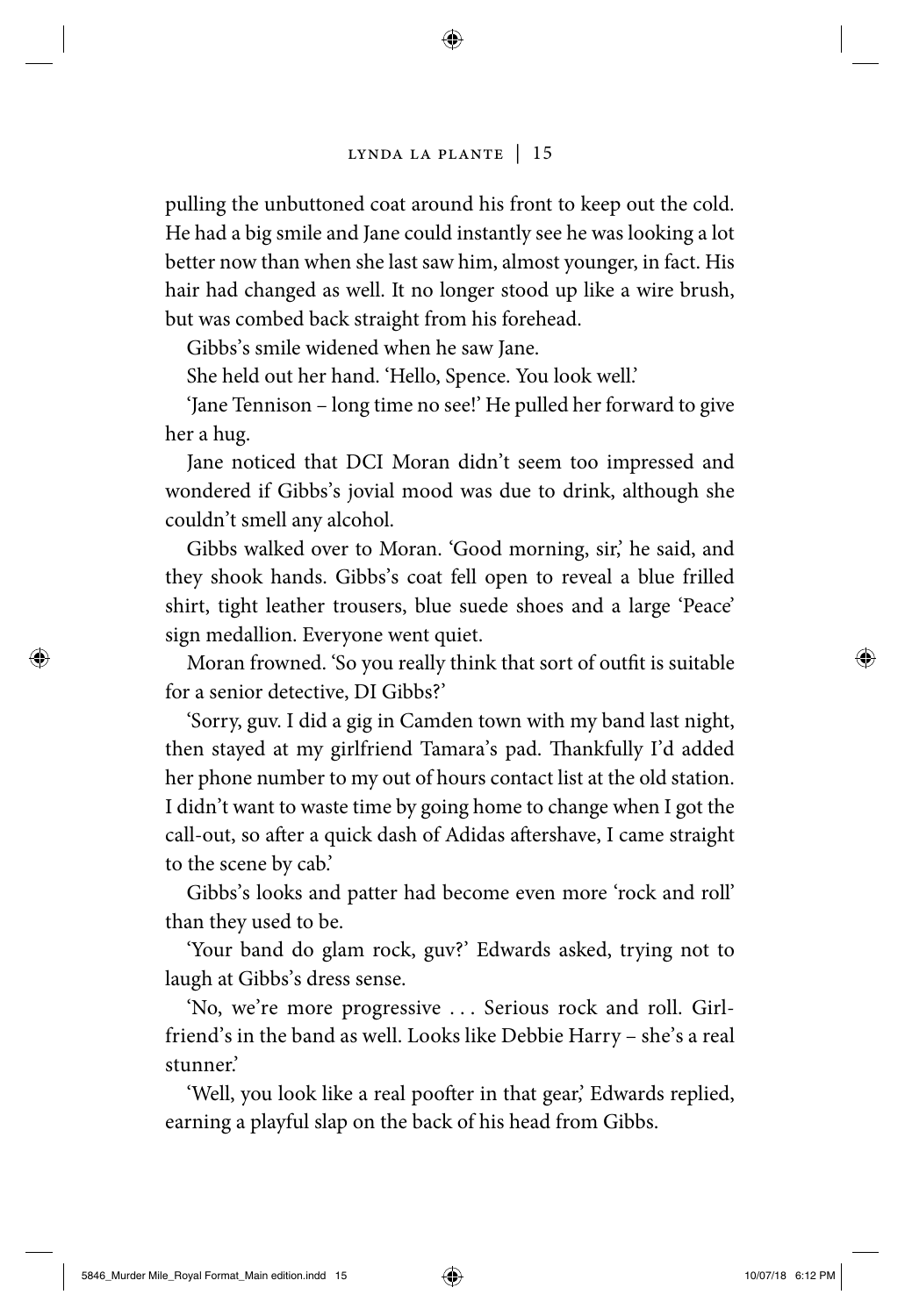Moran coughed loudly to get Gibbs's and Edwards' attention. 'Show a bit of respect, you two. We're supposed to be investigating a murder, not discussing bloody music!'

'Sorry, sir,' they said in unison.

'What have you go so far?' Gibbs asked Moran.

Moran frowned. 'A murder, obviously. I want you to organise house-to-house enquiries, DI Gibbs. Start with any flats in Rye Lane, and all the premises in Copeland Road. Tennison and Edwards can return to the station to write up their night duty report, then go off duty.'

Jane knew that organising house-to-house was normally a DS's responsibility and she was keen to be part of the investigation team.

'I should have the weekend off, sir, but I'm happy to remain on duty and assist the investigation. You've got a DS on sick leave, one at the Old Bailey on a big trial starting Monday, and one taking over nights from me tonight. House-to-house is normally a DS's role, so I could—'

Moran interrupted her. 'I'm aware of all that, Tennison. If you're willing to work for normal pay and days off in lieu, as opposed to costly overtime, then you can head up the house-to-house. Edwards, same rule goes for you if you want to be on the investigation.'

Jane and Edwards agreed. Earning extra money was a bonus, but never a big deal when it came to a murder inquiry; it was more about being part of a challenging case.

Moran closed his notebook and put his pen back in his jacket pocket. 'Right, DI Gibbs will be my number two on this investigation. We'll head back to the station. I'll get more detectives in from the surrounding stations and contact the coroner's officer to arrange a post-mortem later this morning. Tennison – you head back to the station with Edwards. Do your night duty report first, then prepare the house-to-house documents and questionnaires. You can get uniform to assist in the house-to-house, as well as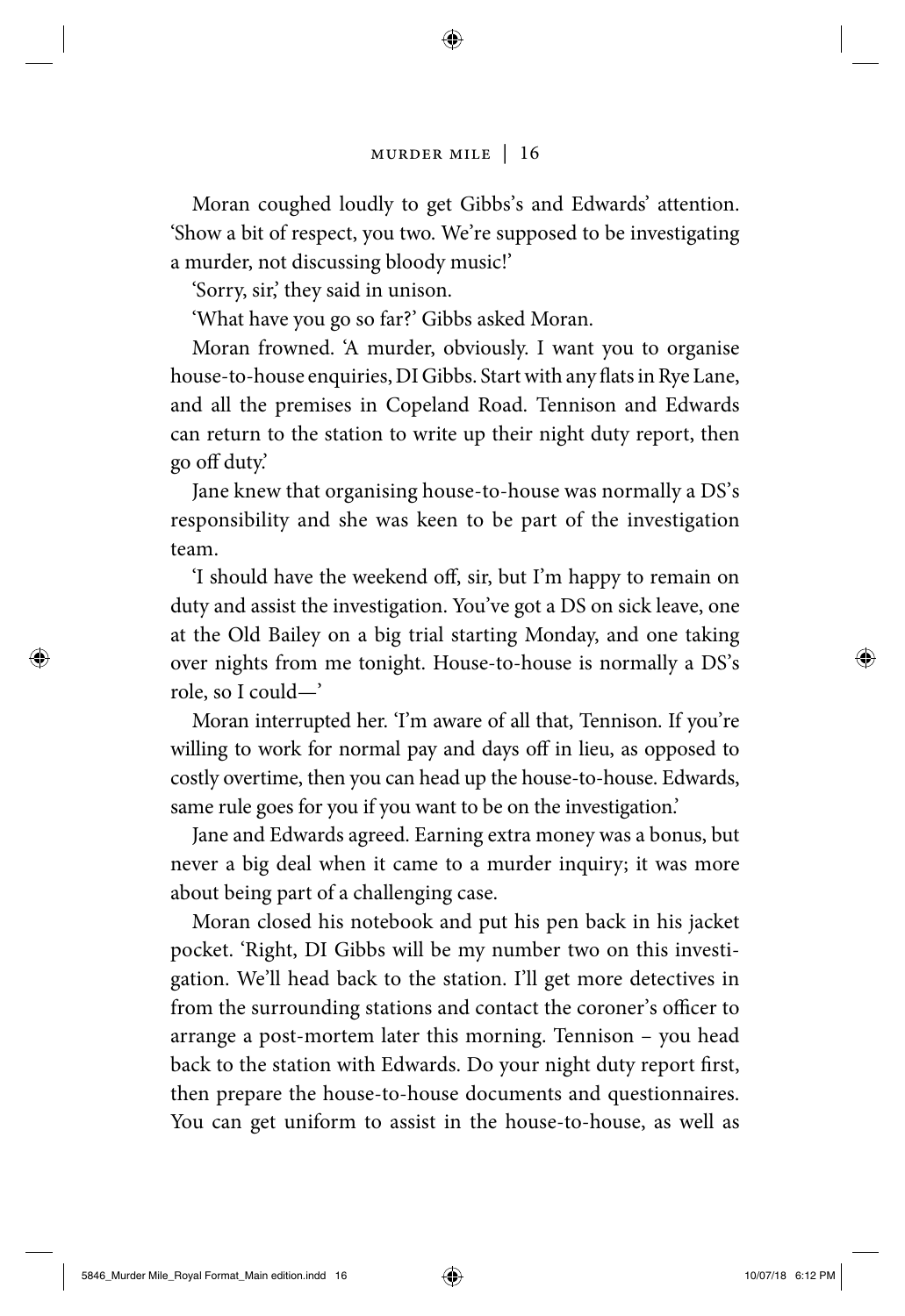the Special Patrol Group. DS Lawrence and the SOCO can finish bagging the body and examining the scene. If possible, I'd like to know who the dead woman is before the post-mortem.'

'I'll take a set of fingerprints while I'm here,' Lawrence said. 'Uniform can take them straight up the Yard for Fingerprint Bureau to check. If she's got a criminal record they'll identify her.'

Moran nodded his approval. As he walked off with Gibbs, Edwards turned to Jane.

'He could have poked someone's eye out the way he was swinging that umbrella! I reckon he's in a mood because the baby kept him up, and his wife gave him a hard time about being called in.'

Jane said nothing, but she suspected there was some truth in Edwards' comment. Just as she was about to follow him back to the CID car, Paul called out: 'Can you grab the large roll of Sellotape from my forensic bag?'

He and the SOCO had wrapped the body in the white body sheet and twisted each end tight. Jane knew the procedure and helped by rolling the tape several times around each twisted end to secure them. She always found it surreal that a bagged dead body ended up looking like an enormous Christmas cracker.

'Thanks, Jane.' As the SOCO moved away, Lawrence asked, 'Is Moran always so tetchy these days?'

'Wife had a baby recently; sleepless nights are probably getting to him.'

'Well, he was wrong to have a go at you and ignore my advice. He should have called out a pathologist.'

'He was probably just asserting his authority to let us know he's boss.'

'He might be in charge, but he's spent most of his career on various squads like vice, so he's not had a lot of experience in major crime or murder investigations.'

'He did solve the Hackney rapes and murder committed by Peter Allard, the cab driver,' Jane pointed out.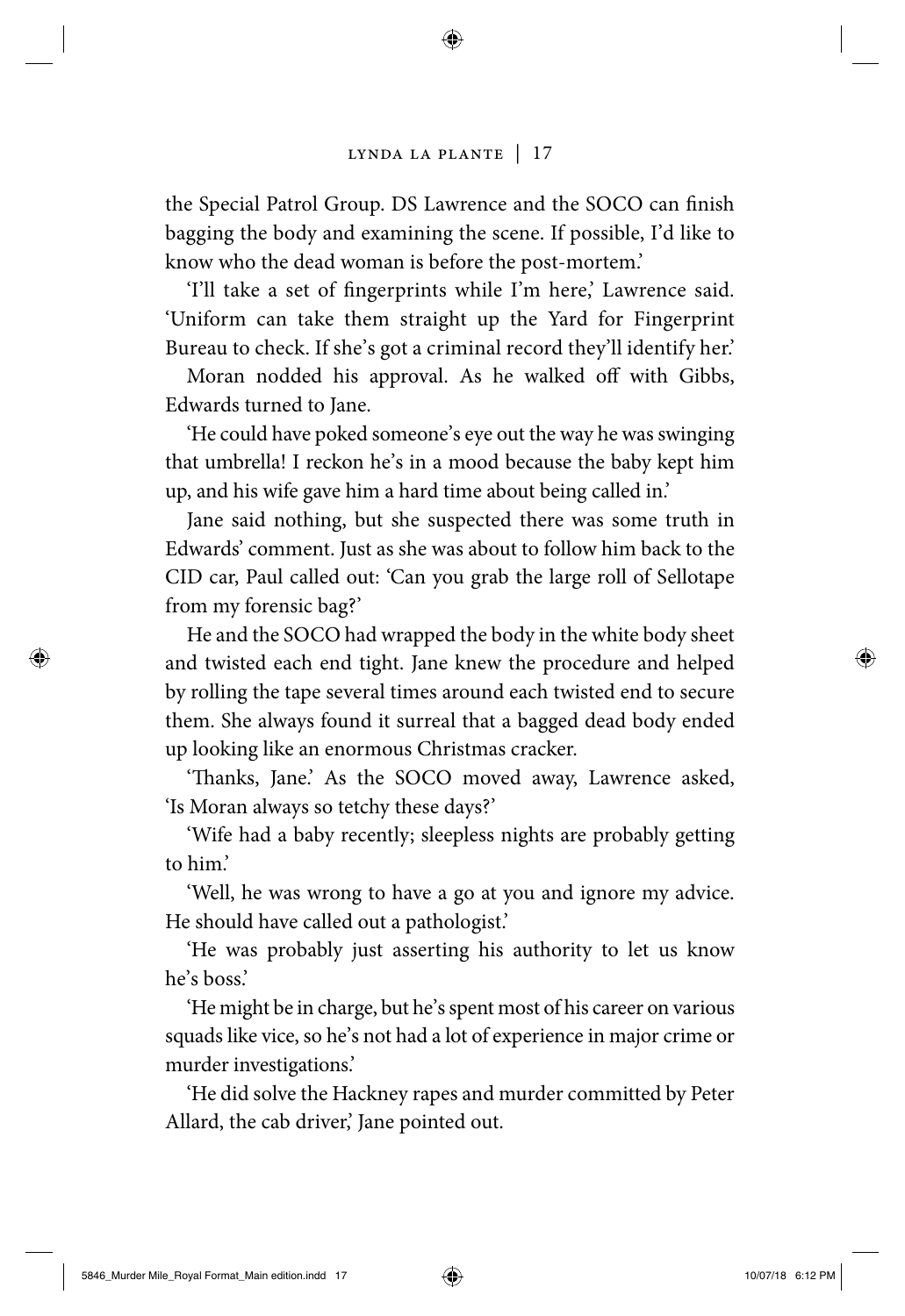'Yes – but I also recall he was accused of faking Allard's confession. If it hadn't been for your dogged work in that case, he wouldn't have solved it. He showered himself in glory because of you, Jane. He seems to have forgotten that you stuck your neck out for him that night in the park acting as a decoy. You were the one that got attacked by Allard, not him.'

'I know, Paul, but I think he's mellowed since our Hackney days. Apart from this morning he's been OK towards me.'

'Well, I'd be wary of him, Jane,' warned Lawrence. 'He likes to think he knows best, which puts not only the investigation at risk, but the officers on it as well.'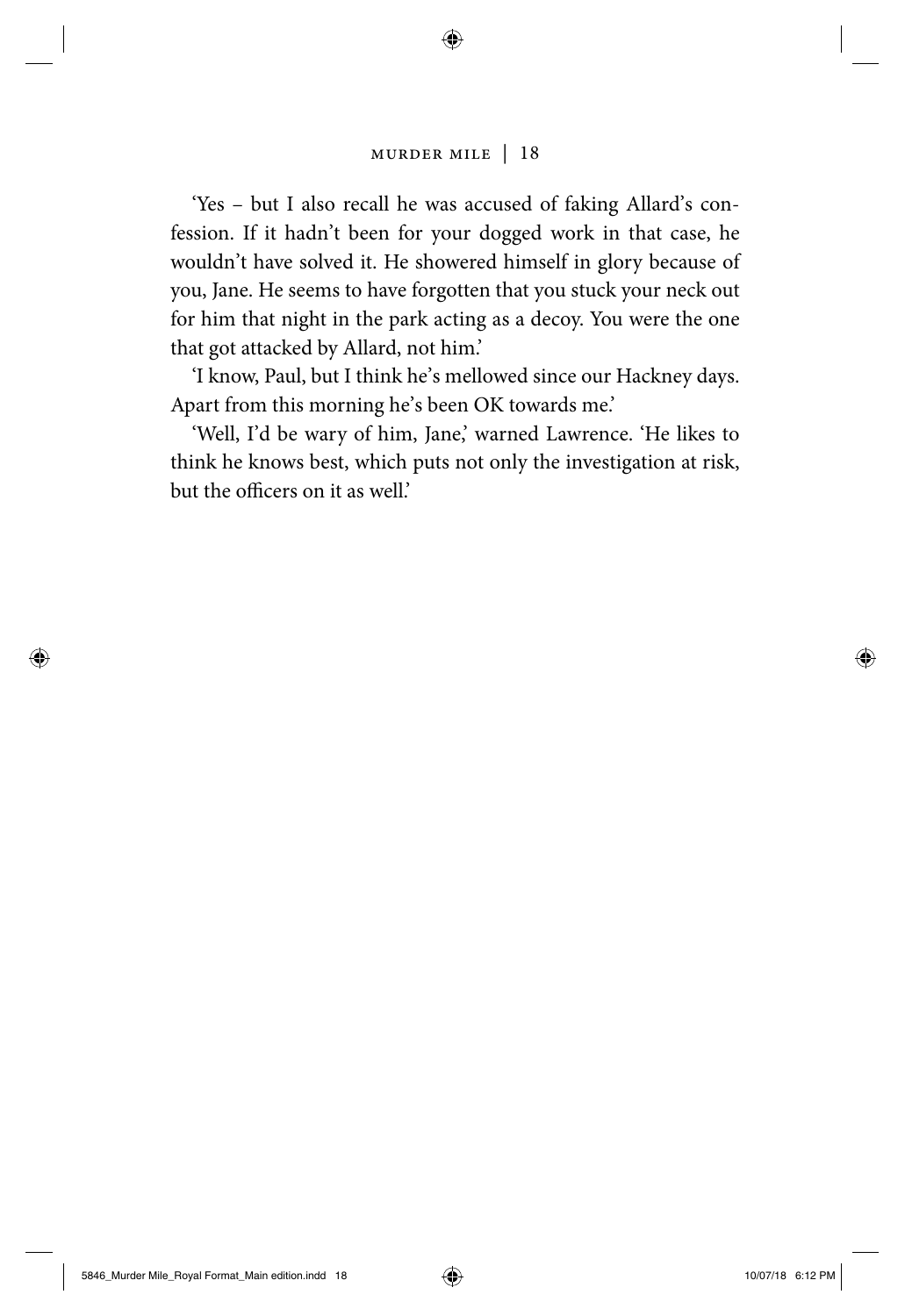## CHAPTER TWO

After leaving the murder scene, Jane returned to the station to prepare for the house-to-house. It was 10 a.m. and she was in the canteen with DC Edwards and DI Gibbs, who was still dressed in his rock band gear and looked like someone working undercover in Carnaby Street. She was ready to brief thirty detectives and uniforms – male and female officers – who had been called in to assist with the house-to-house from local stations. Placing thirty blue A4-size folders down on the table, she waited for Gibbs to address the officers first.

'H-to-H is your show, so tell 'em what you want done,' Gibbs whispered to her, sitting on the edge of a canteen table.

It was the first time she'd briefed fellow officers as a DS, but despite feeling nervous, she spoke in a loud, firm voice.

'OK, listen up, please. I'm Detective Sergeant Jane Tennison, in charge of the house-to-house enquiries on this murder investigation. For those of you who are not aware, the body of a white female was found in Bussey Alley at four thirty this morning by a local market trader. It appears she's been strangled and possibly sexually assaulted . . . Misper enquiries have so far proved negative and it is imperative that we identify her as soon as possible. Thorough and detailed house-to-house enquiries are critical to the investigation.' Jane paused. The room was silent, then an elderly PC spoke.

'You really a DS, love?' he asked in a condescending manner.

Jane was annoyed at being called 'love', but before she could reply, Gibbs stood up and pointed at the officer.

'Yes, she is, and if you don't like it then I suggest you bugger off back to your station and tell them DI Gibbs kicked you off houseto-house because of your attitude.'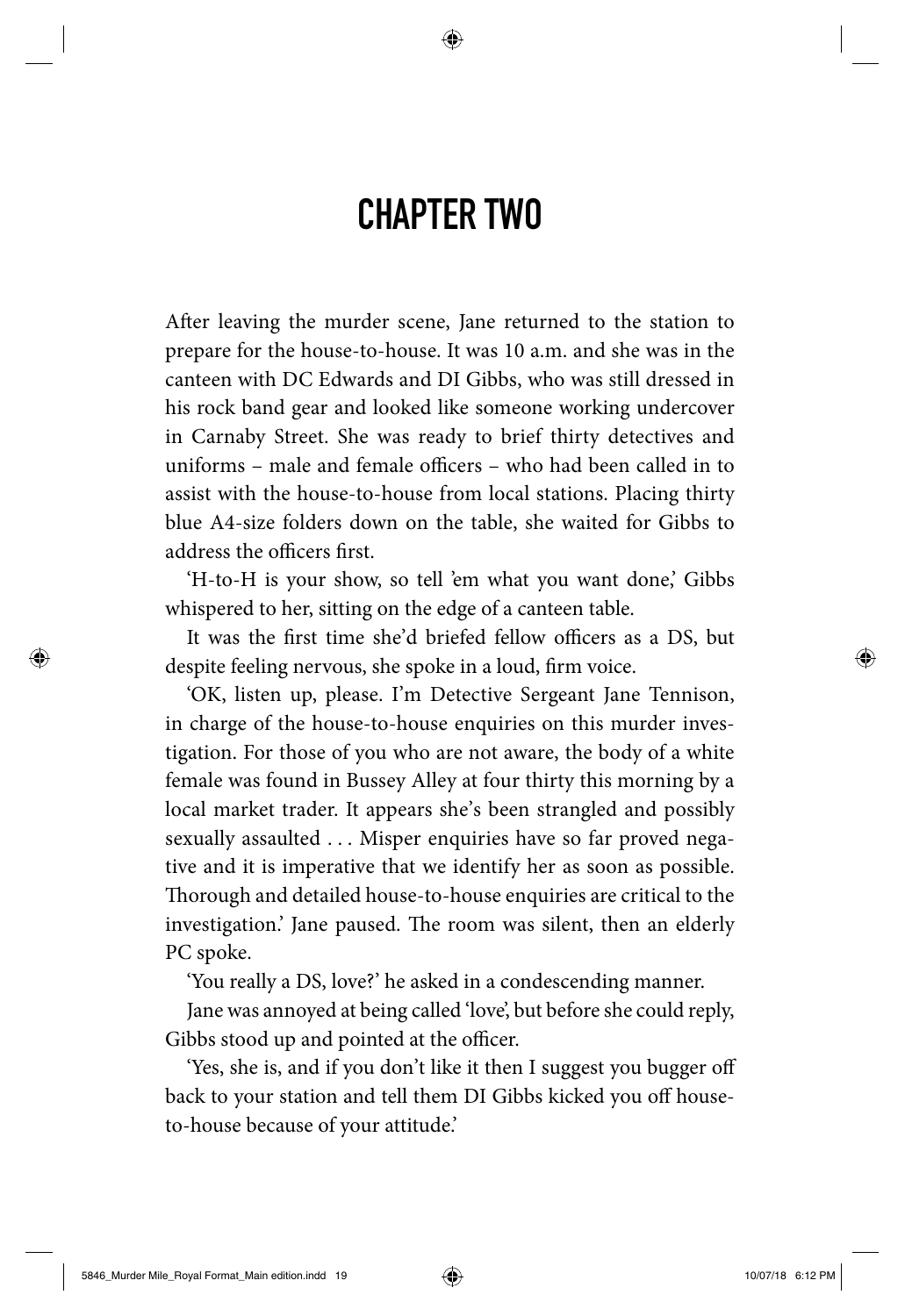There were raised eyebrows around the room. Due to his unusual attire, nobody had suspected that Gibbs was a DI.

'I'm sorry, sir,' the offending officer replied.

Jane was irritated that Gibbs had spoken for her. 'And you can call me Sergeant or Sarge,' she said, looking at the PC, pausing briefly before continuing.

'Each folder contains a description of the victim. Every resident must be asked if they know or had seen anyone matching that description in the last twenty-four hours. I want full background details of all the occupants in every residence. There is also a questionnaire about their movements and whereabouts on Friday and the early hours of Saturday morning.' Jane pointed to the blue folders on the table in front of her. 'Help yourselves to a folder. Each one has the street and premises numbers to be visited on the front. If you feel that anyone is lying, hiding something or being evasive, then inform myself, DI Gibbs or one of the Murder Squad. Please leave the completed forms and questionnaires in the CID office, which is being used as the murder incident room. I have marked up a desk tray as: "In, completed H-to-H".'

As the officers stepped forward and helped themselves to a folder, Gibbs leant towards Jane.

'Well done. Good briefing.'

'Thanks. I could have handled that PC myself, you know, so next time, please don't . . . '

'Yeah, I know you could, Tennison. It's just that those bolshie "wooden tops" really get up my nose, especially the old sweats who try to impress the crowd.'

'I'll keep an eye on him while I'm out monitoring the house-tohouse.'

'Edwards can do that. Post-mortem's set for eleven a.m. and you need to be there.'

'Will Moran be OK about that?'

'You were first on scene, so officially you have to ID the body to the pathologist. I've not had much dealing with Moran before,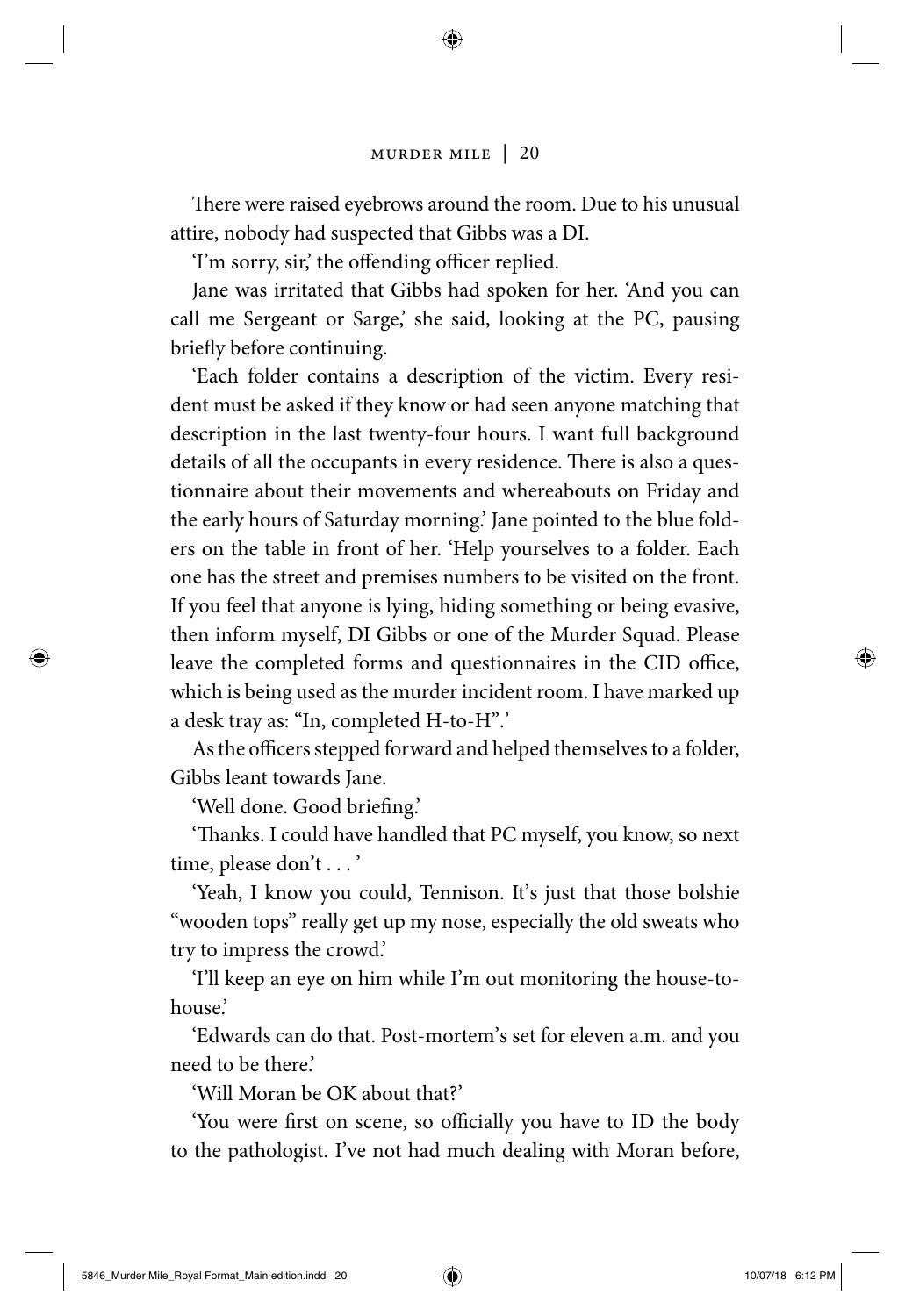other than briefly on that Allard case. Is he always so grumpy and po-faced?'

'He and his wife are struggling with a new baby, keeping them up a lot. Edwards thought Moran might take some time off and let you run the investigation.'

Gibbs laughed. 'He probably gets more peace and quiet here . . . Shitty nappies and sleepless nights don't appeal to me either. You must be knackered yourself, what with being up all night?'

'No, I'm fine. I'll finish writing up my night duty report and give you a lift to the mortuary.'

'I'm waiting for my girlfriend to bring me in a change of clothes from my flat, so I'll meet you there,' Gibbs said, walking away.

Moran, Jane and Lawrence were in Ladywell mortuary, Lewisham, with Professor Dean Martin, the forensic pathologist. Lawrence knew Martin well, having worked with him on countless murder investigations. Jane had met him on previous murders she had been involved in.

Dean Martin made the usual crack about his name to the audience. 'As good looking as I am, I'm not to be confused with the Rat Pack crooner.'

As Jane watched him put on his green mortuary gown and black wellington boots, she thought that he had put on weight since she last saw him. He was now in his late fifties, the top of his head was bald with thinning grey hair at the sides, his half-moon glasses were perched unsteadily on the end of his bulbous red nose, his cheeks had become ruddier through alcohol consumption and he was walking with a limp.

'Have you hurt your leg, Professor?' Moran enquired.

'No, a build-up of uric acid crystals in my foot is giving me hell,' Martin replied gruffly.

Moran looked confused, but Lawrence whispered an explanation. 'The prof has gout due to too much booze . . . It's extremely painful so he may be crotchety throughout the PM.'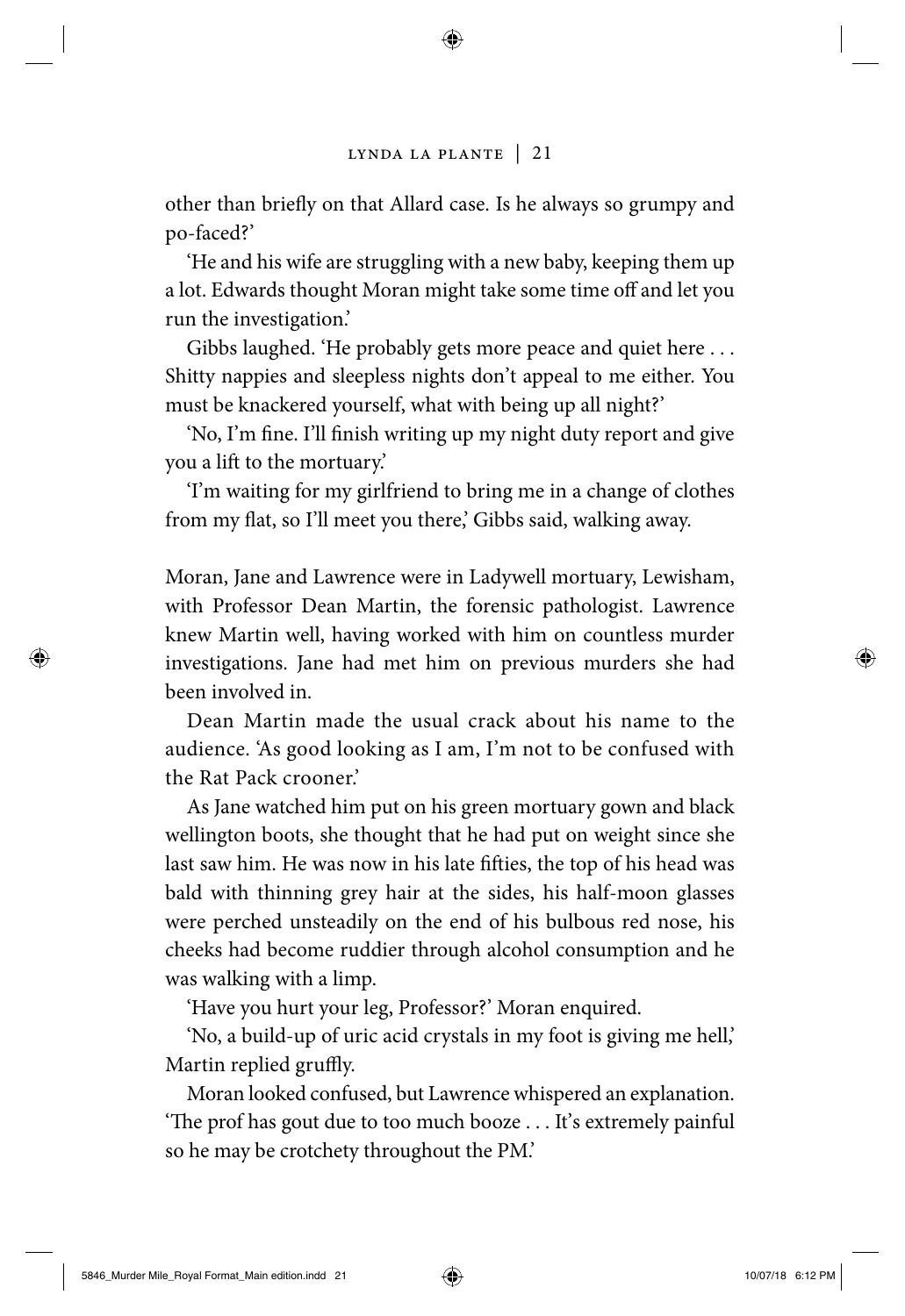The victim's body was already laid out on the steel mortuary slab, covered with a white sheet. Moran looked at his watch.

'Where is DI Gibbs? It's nearly ten past and I told him to be here for eleven.'

'His girlfriend turned up with some more suitable clothes, so he went to the men's locker room to get changed before coming here.' Jane thought it was strange that Moran wanted Gibbs to be at the PM. Normally only one senior officer attended, whilst the other looked after the incident room and made sure all the necessary actions were being undertaken.

The mortuary door suddenly flew open.

'Sorry I'm late.' Gibbs sauntered in wearing a very fashionable tan-coloured tweed suit, matching waistcoat, white button-down shirt, matching wool tie and brown slip-on boots.

There was a stunned silence as everyone took in what Gibbs was wearing.

'You forgot your deer stalker hat, Sherlock,' Lawrence remarked.

Gibbs smiled. 'I'll have you know that it's herringbone tweed and made to measure from a shop in Knightsbridge . . . Admittedly it's a second-hand shop where high society locals take their unwanted clothes, but nevertheless, great quality and a bargain.'

Martin laughed. 'It's probably a dead man's cast-off.'

'That may be so, Prof, but it's better than the creased, shiny-arsed, grey pin-striped suits the rest of CID wear . . . ' Gibbs replied, pulling his tweed jacket forward by the lapels to accentuate how classy he thought he looked. Gibbs saw Lawrence nudge his head towards Moran, who was wearing a grey pin-stripe suit.

'Of course you're the exception to that statement, guv,' Gibbs said sheepishly, in an effort to cover his faux pas.

Moran shook his head. 'It's one extreme to the other where your dress sense is concerned, Spencer. Now, if you don't mind, I'm sure the professor would like to get on with the post-mortem.'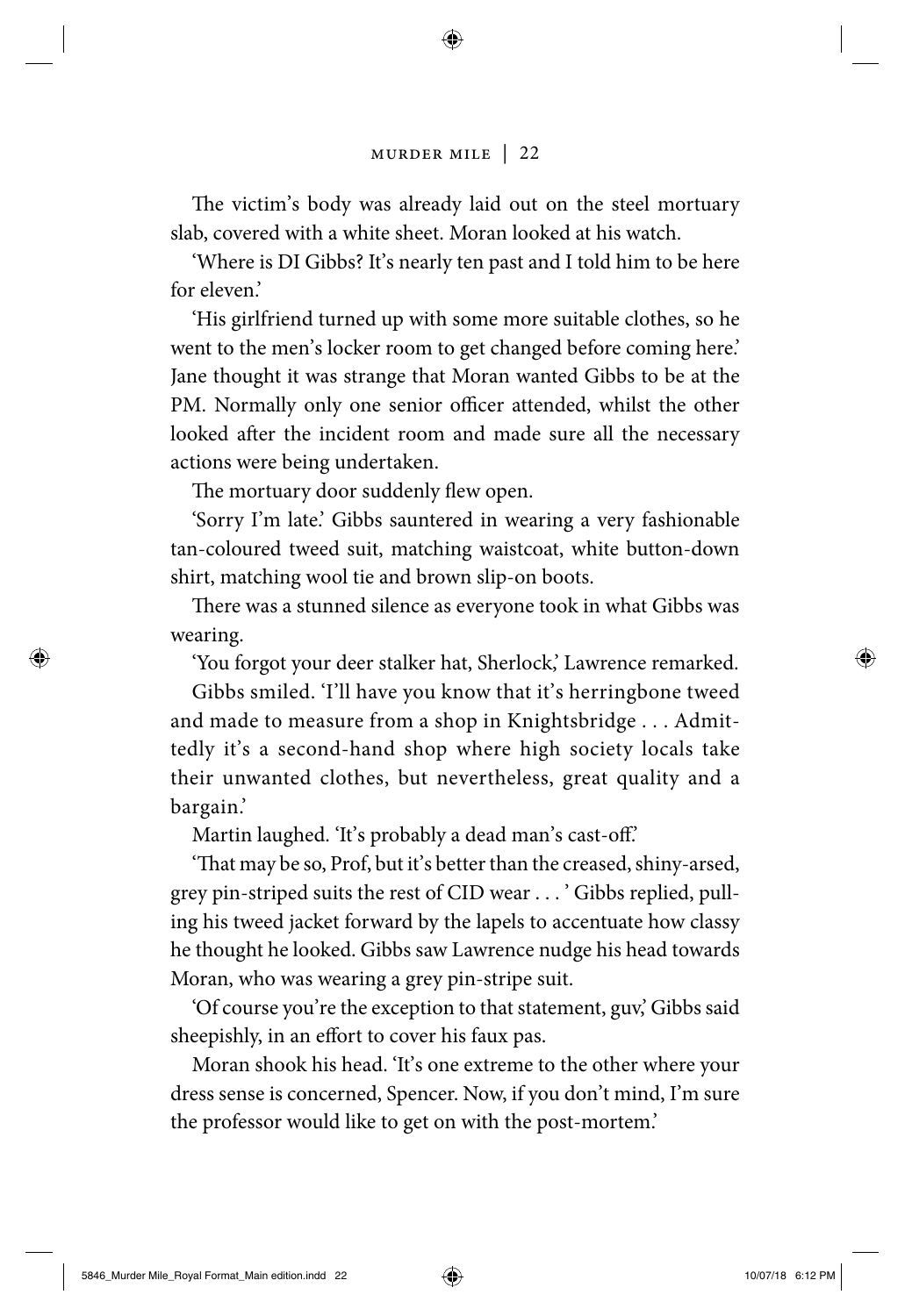Martin pulled the white sheet from the body, in the manner of a magician working an audience when they reveal something during a conjuring act.

'Do we have a name for this poor girl?' Martin asked.

'No. A dead set of fingerprints was taken to the Yard. No match so far, but they're still working on them,' Lawrence replied.

'Unfortunately the mortician is unwell, though I suspect it's an excuse as he was out on the booze last night. DS Lawrence, I'd be grateful if you would assist me as you have a great deal of experience in mortuary procedure.'

Lawrence gowned up and asked Jane to list and package the exhibits, which she was happy to do. She identified the body as the one in Bussey Alley and confirmed that, as yet, Missing Persons and house-to-house enquiries had still not revealed who she was. Moran added that the divisional surgeon had stated time of death was just before or after midnight. Jane saw Lawrence discreetly raise his eyebrows at Moran's remark, as Martin lowered his head and glared over the brim of his half-moon glasses at Moran.

'A divisional surgeon should only pronounce life extinct; comments on injuries or time of death are *not* their domain. If I'd been called to the scene, I could have taken a rectal body temperature, checked hypostasis, state of rigor mortis, whether it was present, and or affected by weather conditions - all critical factors in determining a reasonably accurate time of death.'

Moran looked embarrassed. By his silence he clearly knew he should have heeded DS Lawrence's advice at the scene. Tactfully not looking at Moran, Lawrence took some photographs of the victim before she was undressed and her clothing put in exhibit bags for forensic examination at the lab. Her blue mac, pink blouse and bra were removed first. Lawrence remarked that the clothes didn't look expensive and the blouse had a Littlewoods label inside the collar. Jane double-checked the blouse and confirmed that, although they had only recovered three buttons, four had come off, so one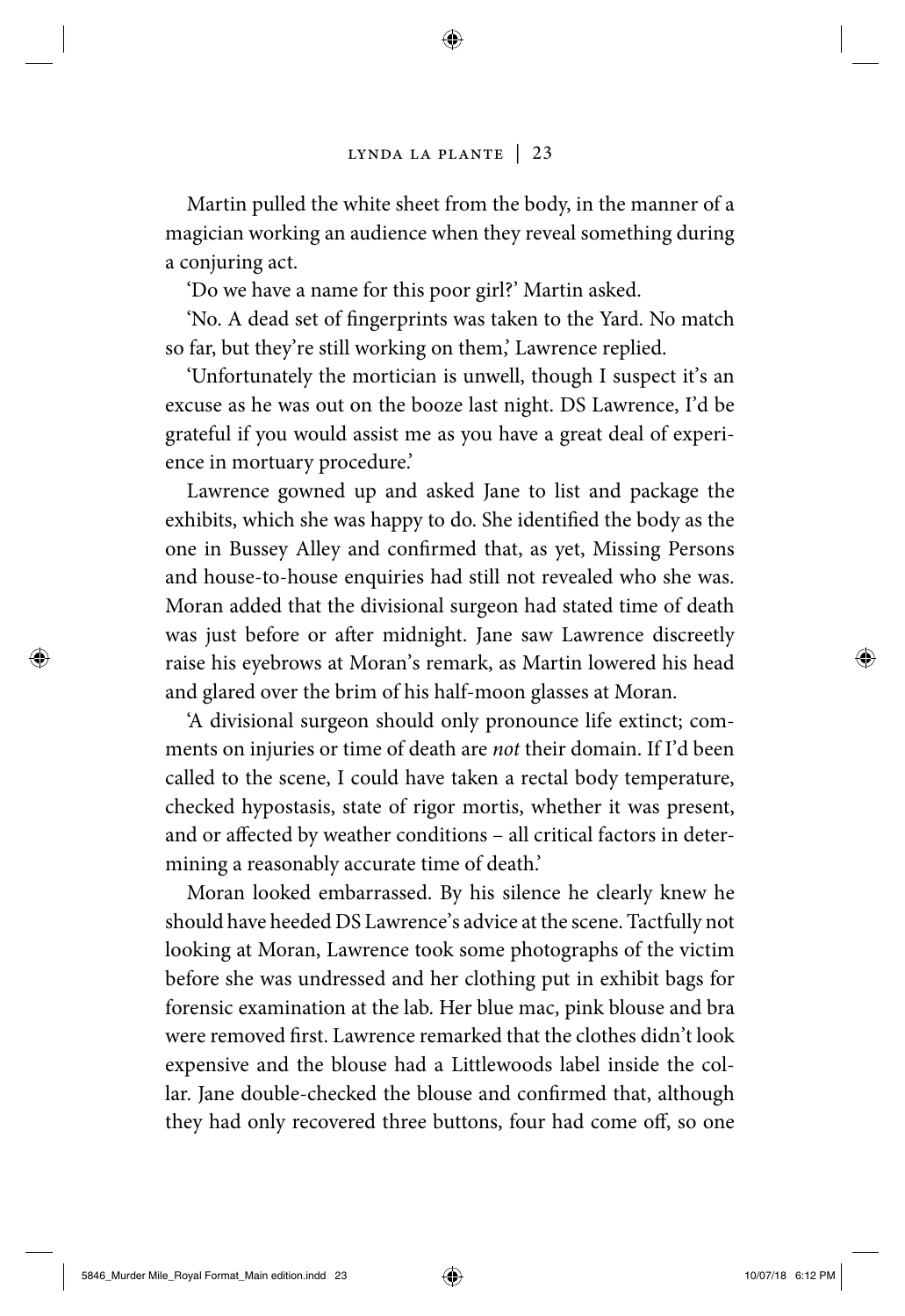was still missing. She confirmed that the market trader's boots had been checked by a DC when he came in to make a statement, but no joy. As Lawrence removed the victim's pleated skirt, they could all see that she wasn't wearing any underwear.

'Her underwear may have been taken by the killer, as some sort of sick souvenir,' Jane suggested.

'Or she may not have been wearing any,' Gibbs added politely.

'Either of you could be right. However, there are no scratch marks around or below the hip area or upper thigh to suggest they were forcibly removed.'

Lawrence took out the stockings and suspender belt, then handed them to Jane, who had a closer look.

'There's not a tear or ladder on either of these stockings, which seems strange if she was attacked in the alleyway and forced to the ground.'

Martin looked closely at the victim's hands, knees and face. 'Her hands are quite calloused – possibly from some form of manual labour. I can't see any abrasions consistent with being forced face down onto the pavement, or dragged along it. That's not to say she landed on her back in the first instance, but we'll get to that later. There are faint signs of old stretch marks on her tummy, so I'd say your victim has given birth, but not recently.'

Martin took swabs from the victim's mouth, vagina and anus to be tested for semen.

'Has she been sexually assaulted?' Moran asked, pointing to some marks on her inner right thigh.

'The abrasions on the thigh are linear scratch marks, but there's no bruising to her vaginal or anal area. The abrasions are parchment-like, the surface is dry and there are no signs of bleeding or bruising, so in my opinion the scratches occurred after death.'

'Sorry, but I'm not quite sure what you mean, Professor?' Moran said.

' Her assailant may have committed necrophilia and that's why there's no vaginal bruising.'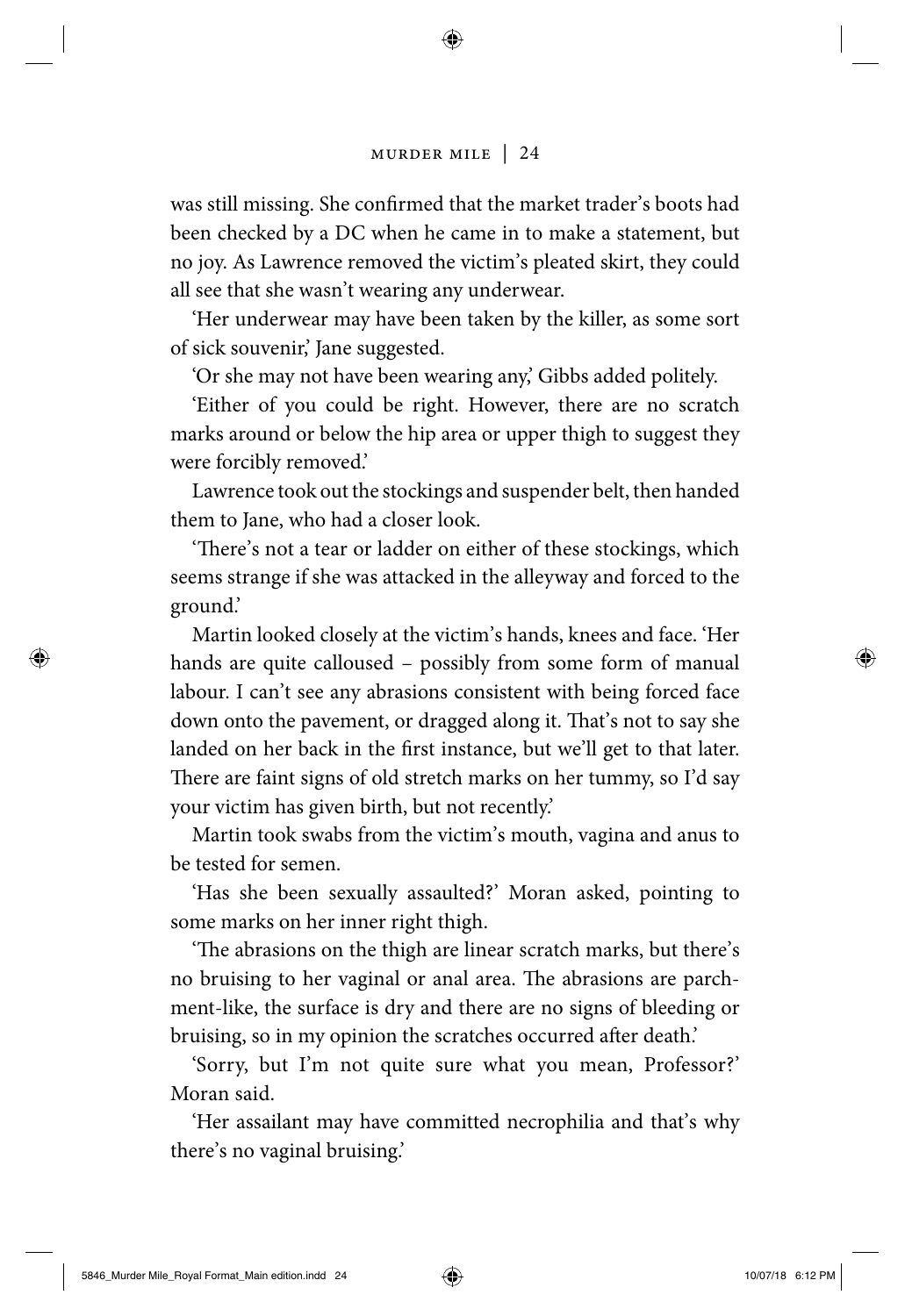There was silence in the room as everyone felt sickened at the thought of such a depraved act. Jane was used to attending postmortems, and although hardened to some of the horrific sights she saw, she always felt sad for the victims and the fear and pain they must have suffered at the hands of their killers.

At Martin's request, Lawrence helped him lift the victim's head and shoulders to sit her upright, so he could get a look at her back and the knotted end of the ligature on the nape of her neck. Martin pointed to a circular-shaped bruise in the middle of the victim's back.

'This is not uncommon when someone is on the floor being strangled from behind: the killer kneels on the victim to get a better grip on the rope and stop him or her getting up or struggling. However, if it happened like this, and she struggled, I'd expect friction abrasions on her forehead or nose from contact with the pavement – but as you can see, there are none, which is very unusual.'

Lying the victim back down, Martin asked Lawrence for a small scalpel. Gibbs stepped back, thinking Martin was about to cut the body open for an internal examination. The last thing he wanted was anything splashing onto his tweed suit.

Martin placed the scalpel blade on the rope. 'I don't want to disturb the ligature knot, so I will cut through the rope at the front.' He took his time, slowly cutting through the cord before removing and handing it to Lawrence.

The deep black and blue bruising imprint of the rope around the victim's neck was now visible.

'Considerable force must have been used to strangle her,' Martin muttered.

Lawrence placed the cord down, on top of a property bag, for closer examination.

'It's not hemp, so probably cotton or synthetic. About one inch thick and slightly frayed at both ends, as if it has been cut with scissors or a sharp knife, but I'll get a scientist to look at it, Lawrence said.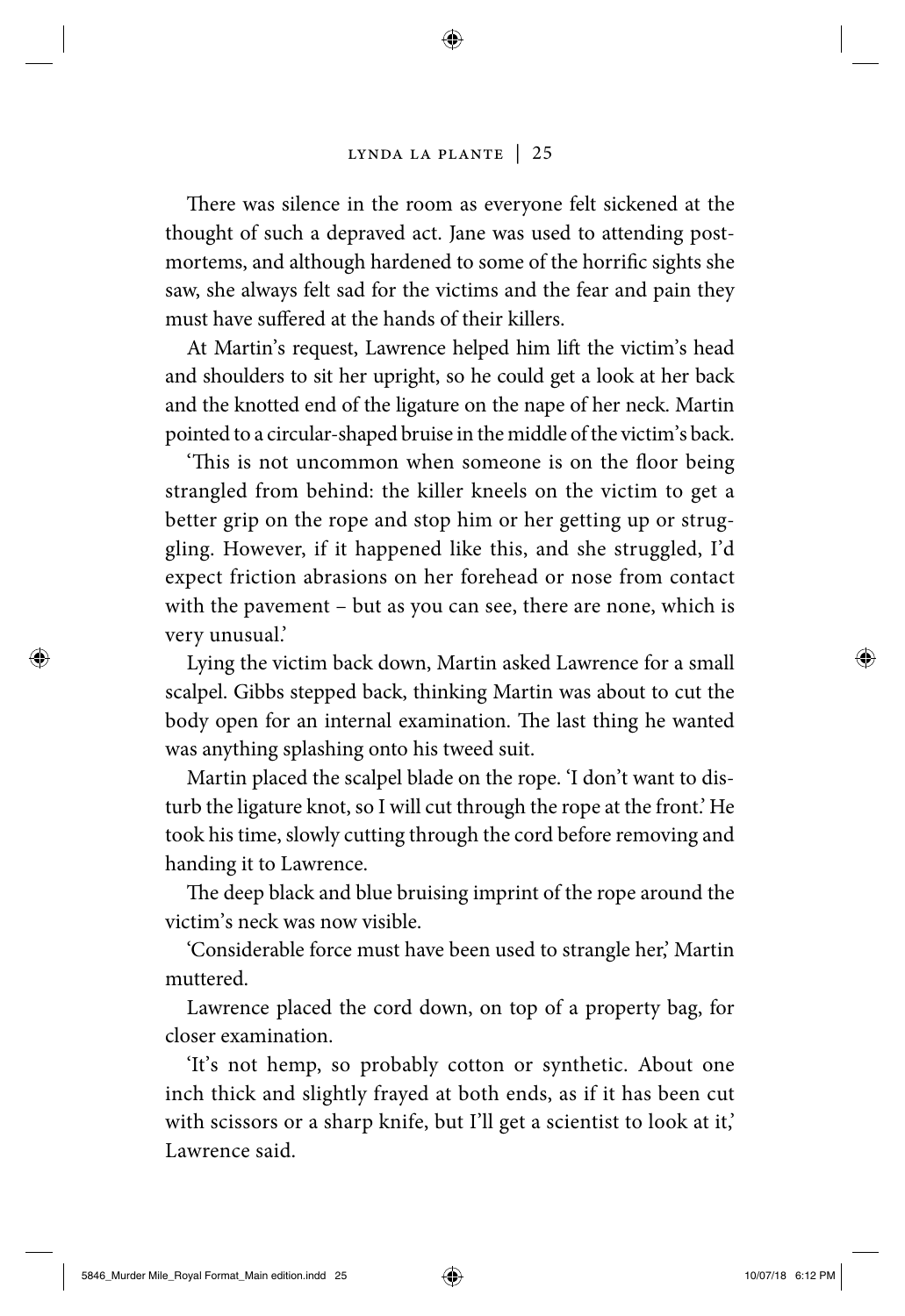'It's tied in a form of slip knot,' Jane observed, wondering if the victim was attacked from behind in the alleyway.

'Like a hangman's noose,' Gibbs remarked.

Moran leant over. 'Looks like a sailor's slip knot to me.'

Gibbs and Jane turned to Moran.

'You'd know, would you, guv?' Gibbs remarked.

'Yes. I've been in the Met sailing club for ten years, so I know a bit about knots and loops. I'd say that if you untied the knot and laid it out flat, the length would be about three foot.'

Gibbs was impressed. 'Good call, guv. Might help when we get a suspect, especially if he's into sailing.'

Moran shrugged. 'Possibly, Spence, but rock climbers, and even scouts, use the same or similar sorts of knots.'

Lawrence was deep in thought and didn't hear Martin ask him for a large scalpel.

'Is something troubling you, DS Lawrence?'

'It's the lack of abrasive injuries on the front of the victim, plus there was some smeared blood on the back of her coat, which may have come from the suspect, yet there were no drops of blood on the pavement at the scene, which is making me wonder if she was murdered elsewhere and her body dumped in Bussey Alley?'

Jane always respected Lawrence's eye for detail.

'Very astute, DS Lawrence,' Martin responded. 'The settling of blood on the front of the body, known as lividity, is consistent with the position she was found in. However, lividity begins to work through a deceased within thirty minutes of their heart stopping and can last up to twelve hours. Only up to the first six hours after death can lividity be altered by moving the body, but—'

'So she could have been murdered elsewhere and moved,' Moran impatiently interrupted.

Martin looked over the rim of his glasses, the habit that inevitably preceded a curt reply. 'I wasn't called to the scene, DCI Moran, to examine the lividity on her body in situ, so in answer to your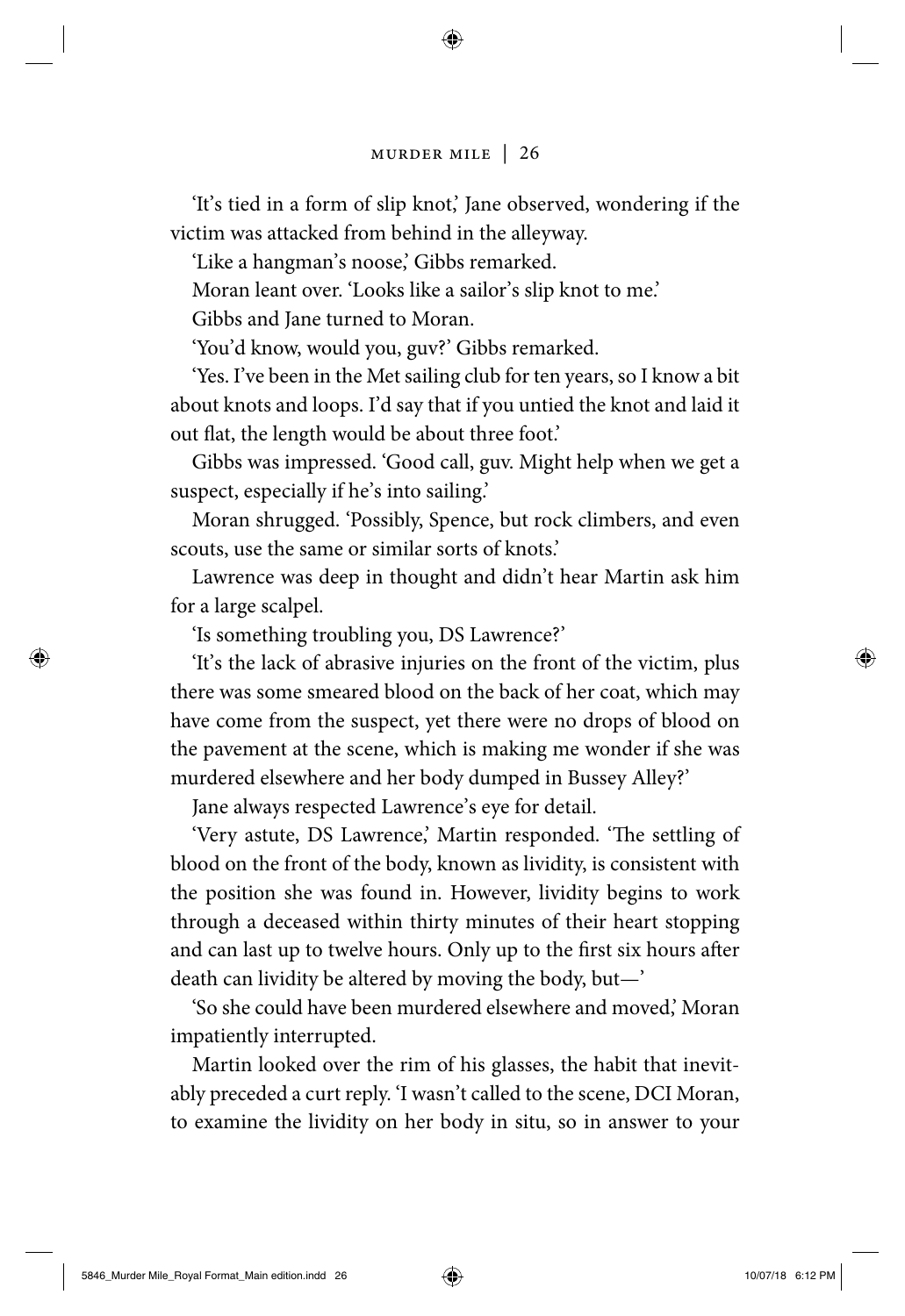question, I don't know for certain, but she could have been. And before you ask, I will give an estimation of time of death after *my* post-mortem.'

Moran looked annoyed by the professor's tone of voice. Martin was often blunt and to the point, but Jane felt he was being particularly condescending, especially as Moran was the senior officer in the room and in charge of the investigation.

Martin continuously made notes throughout the post-mortem and spent the next two hours dissecting the body, removing the internal organs and brain, weighing them and taking samples of blood and urine to test for drugs and alcohol. When he'd finished, he put down his clipboard of notes and removed his gown.

'What was the state of rigor on the body at the scene?' Martin asked Lawrence.

'Pretty stiff, but not fully when we lifted her onto the body bag.'

'Right, the rigor was fully stiff when we started at eleven, the stomach contents contained some semi-digested food particles, which is common in people who died two to six hours after a meal. This is in no way conclusive, but assuming she last ate between twelve and two, that gives a possible time of death range anywhere between two p.m. and eight p.m., which suggests that your thoughts about the body being murdered elsewhere and dumped in Bussey Alley are correct, DS Lawrence.'

'If that occurred, I am somewhat confused about the number of buttons we discovered at the site where we found the body. We found three buttons and, on checking both her overcoat and the torn blouse, it appears there was a fourth button that was not recovered.' Lawrence said.

Jane nodded. 'The missing button could possibly have been left at the actual scene of the murder, unless she lost it before.'

Lawrence glanced towards her but no one else seemed interested.

'The alleyway would be regularly used by the public and train commuters on a Friday night, yet the body wasn't found until early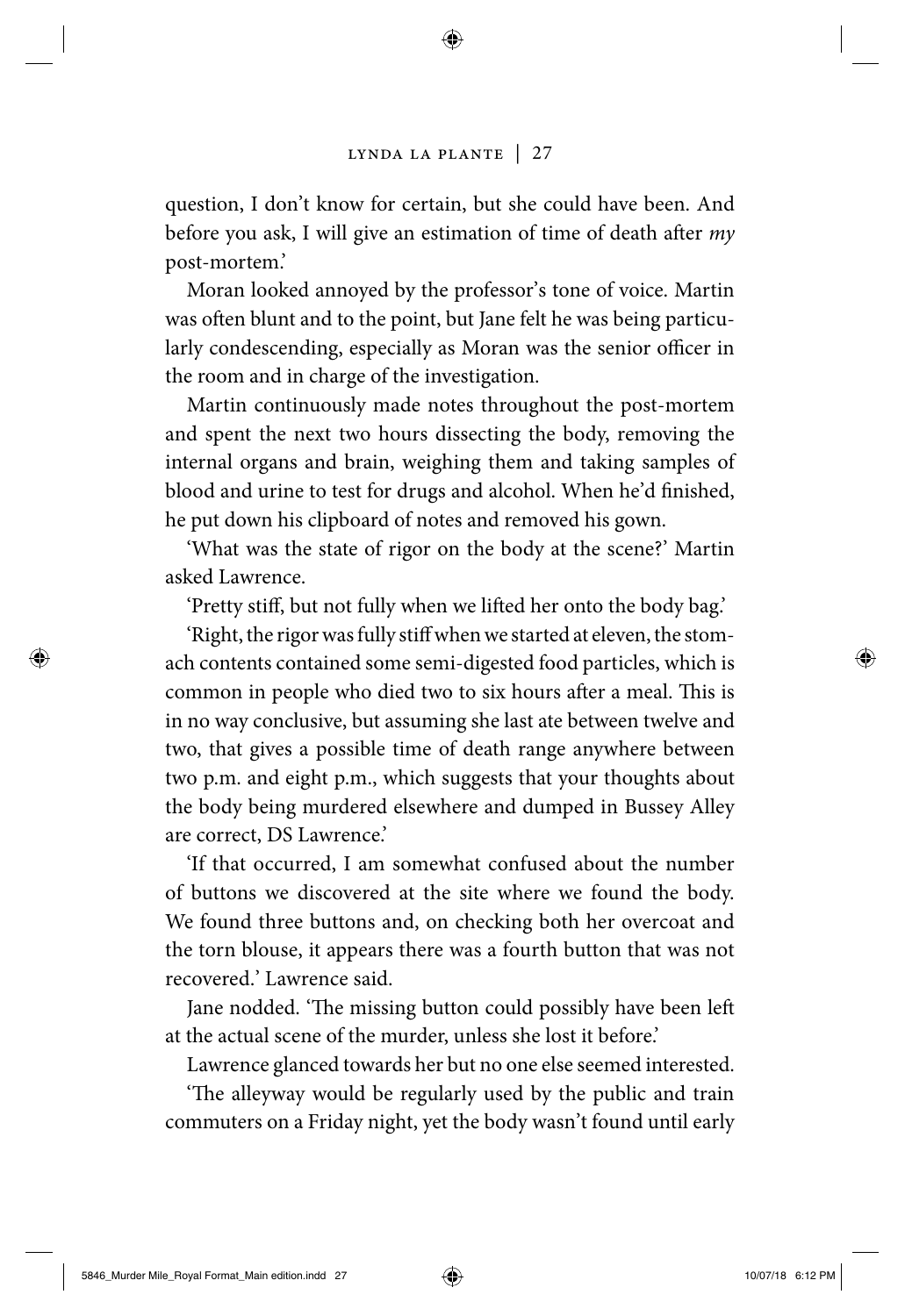Saturday morning. Makes sense he'd dump her after midnight when there's less likely to be anyone about,' Gibbs added.

'He may have used a car and travelled some distance, or the murder scene may be in nearby premises and he carried her out to Bussey Alley,' Jane stated, unintentionally yawning as she looked at the mortuary clock. It was just after 2 p.m.; she'd had no sleep for nearly twenty-four hours and was beginning to feel nauseous.

'Might be a good idea if Jane went home and got some sleep,' Lawrence suggested to Moran.

Moran shook his head. 'Not at the moment. Our priority is finding out who our victim is, as it may well lead us to her killer and the scene of her murder. House-to-house is critical to this investigation. I want the forms that have been completed so far checked for anything that might assist or need urgent attention. A DCS will be appointed to oversee the case by Monday. I'd like unanswered questions resolved by then – even better, her killer in custody.' Moran closed his notebook and left the room.

Jane returned to Peckham with DI Gibbs. The three-storey redbricked Victorian station was like Hackney, but much bigger, with a warren of small overcrowded offices. The stone-flagged floors, metal staircases and high windows cast a dull greyness inside the building. Even the array of wanted and missing persons' posters looked well worn, like parts of the building itself that needed repair and a lick of paint.

The large green corkboard on the wall in the far corner of the CID office was now covered with photographs the SOCO had taken in Bussey Alley. The victim's facial description was written up with an approximate age of late twenties to early thirties. Next to her name, address and time of death were large question marks. Gibbs picked up a black felt-tip pen and started to write down Professor Martin's observations re the time of death span and the fact the body was dumped. He also wrote: *Murder scene unknown*.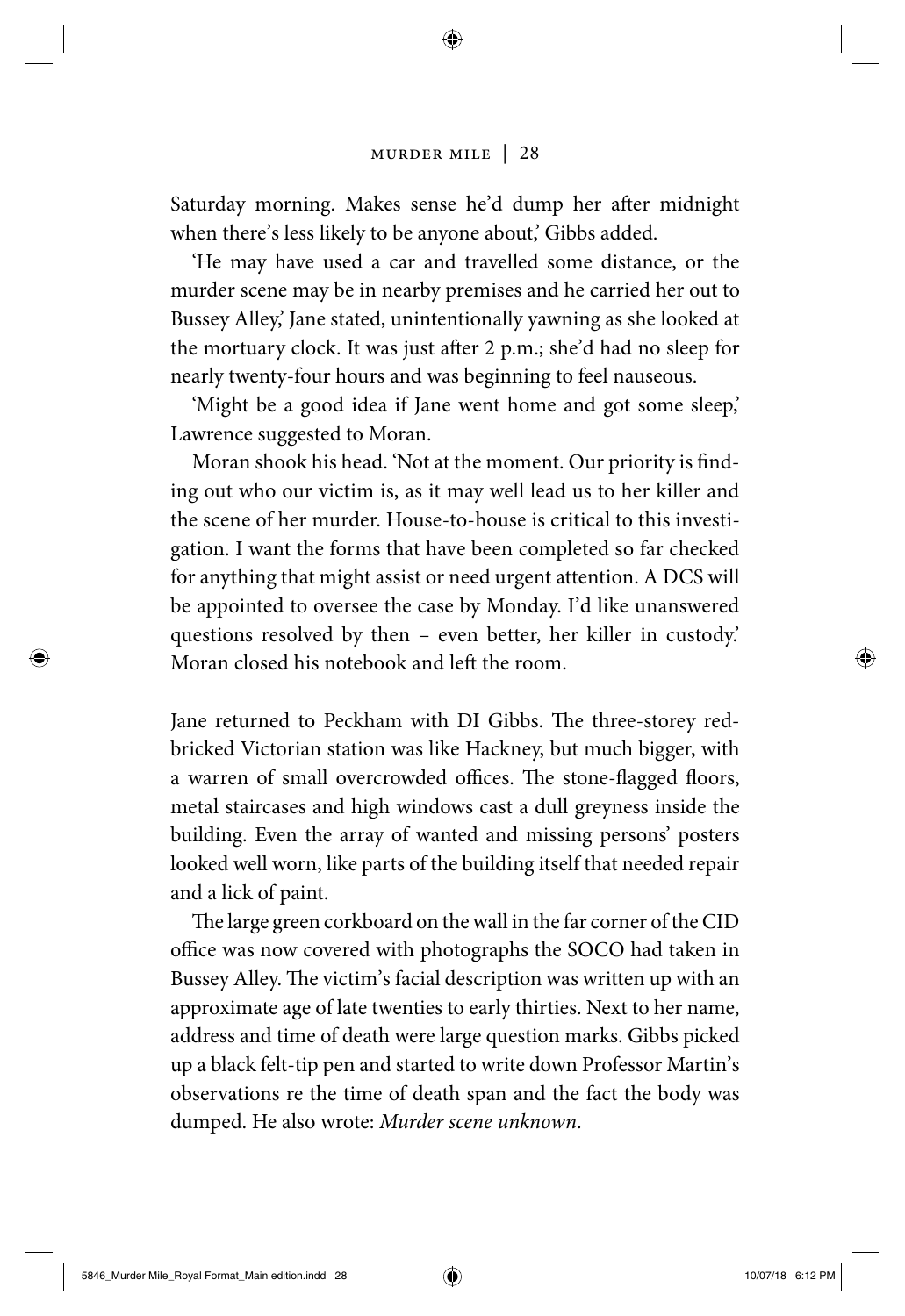DC Edwards sat at the indexer's desk, looking through some of the house-to-house forms. He looked up at Jane.

'Hope you don't mind, Sarge, but I've been checking the completed H-to-H forms the uniforms brought in. Being a Saturday morning, a lot of people were at home . . . '

'Which is where I wish I was right now, Brian.'

Edwards lifted a pile of the forms. 'Me too . . . Anyway, I've been through half of these questionnaires, but so far there's nothing to help us identify the victim. A few people had friends, or knew other residents, who were similar in description, but they were all checked out and none of them are missing or unaccounted for.'

'Thanks, Brian. I'll have to go through them anyway and sign each one off as correctly completed.'

'No, you don't,' Gibbs said.

'Yes, I do . . . Not that I don't trust Brian's abilities, but you heard what Moran said at the mortuary. If something gets missed, I'm the one Moran will have a go at, not you or Edwards.'

'You don't have to because I will check them. You're so tired you could easily miss something . . . Go on, the pair of you – scoot and get some sleep. Give me your home numbers, then if anything important comes in I'll ring you so you won't miss out.'

Jane was about to leave when the uniform PC who had called her 'love' at the earlier briefing walked in with more completed house-to-house forms. He asked her if she'd like them or should he put them in the appropriate tray. Jane held out her hand to take them but Gibbs stepped forward and took them from the officer.

'Anything of interest for me?' Gibbs asked the PC.

Jane frowned at Gibbs, feeling that he was undermining her. 'Or that needs my urgent attention as the house-to-house supervisor?' she said.

The officer took out his notebook from his jacket breast pocket and glanced at them both. 'There was a light blue 1976 Austin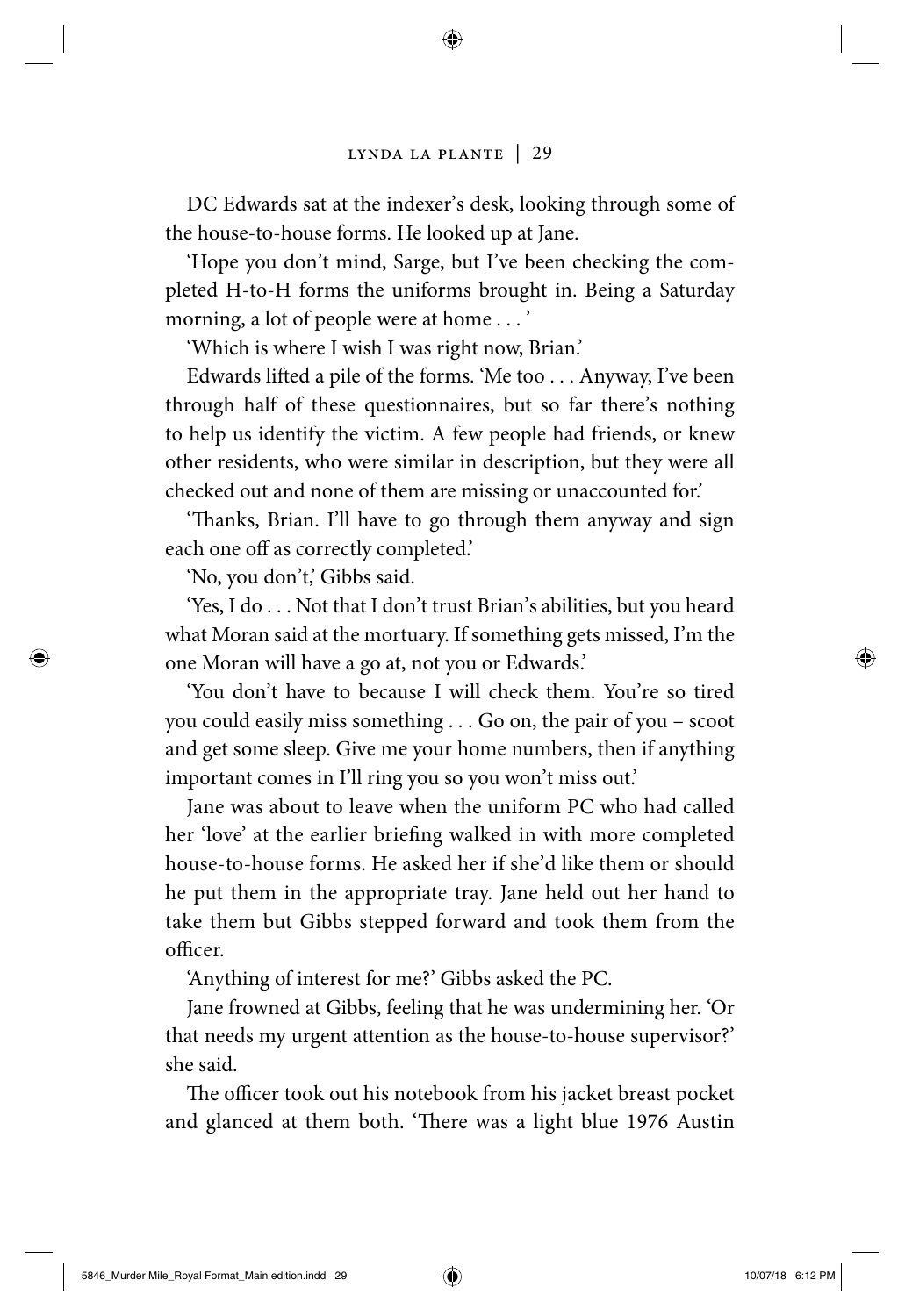Allegro outside 86 to 96 Copeland Road – they're a two-storey block of flats that I visited on my house-to-house enquiries—'

'And?' Jane interrupted, wanting him to get to the point.

'The vehicle looked a bit out of place as-'

Gibbs looked bemused as he interrupted, 'Allegros are one of the most common cars on the road. It may have missed your attention but virtually every police force in the country uses them because they're so cheap to run.'

'It was a top-end Allegro, 1976 Vanden Plas Princess 1500 automatic, deep-pile carpet, leather seats and walnut trims – all in pristine condition. I asked in the flats and no one owned it or had seen it there before. Admittedly it did have a flat front offside tyre with a screw stuck in it.'

Jane wondered if the PC was trying to impress them in an effort to make up for his earlier behaviour towards her.

'Have you recorded the details about the Allegro in your house-tohouse folder?' Gibbs asked, hoping he'd say 'yes' and so wouldn't have to listen to the matter-of-fact, boring tone of the officer anymore.

'No, I couldn't find an owner for it in the flats, so I wrote my observations down in my pocketbook. The vehicle's reg is tango, lima, yankee, two, two, five, romeo. All the doors and boot were locked and it did not appear to have been hotwired. The radio was missing and the connecting wires were exposed, so it may have been nicked.'

Jane took a deep breath. 'Have you done a computer check on the car to see who the owner is, or if it's been reported lost or stolen?'

'Not yet. Wanted to report it to you first before any further action. I'll nip downstairs and do that right now,' the PC said and started to walk off.

Jane tried not to smile as Gibbs clenched his fists towards her, indicating his frustration with the PC.

'No, no, we'll do the checks and make further enquiries about the car. Thanks for informing us – very diligent of you,' Jane said, forcing a smile.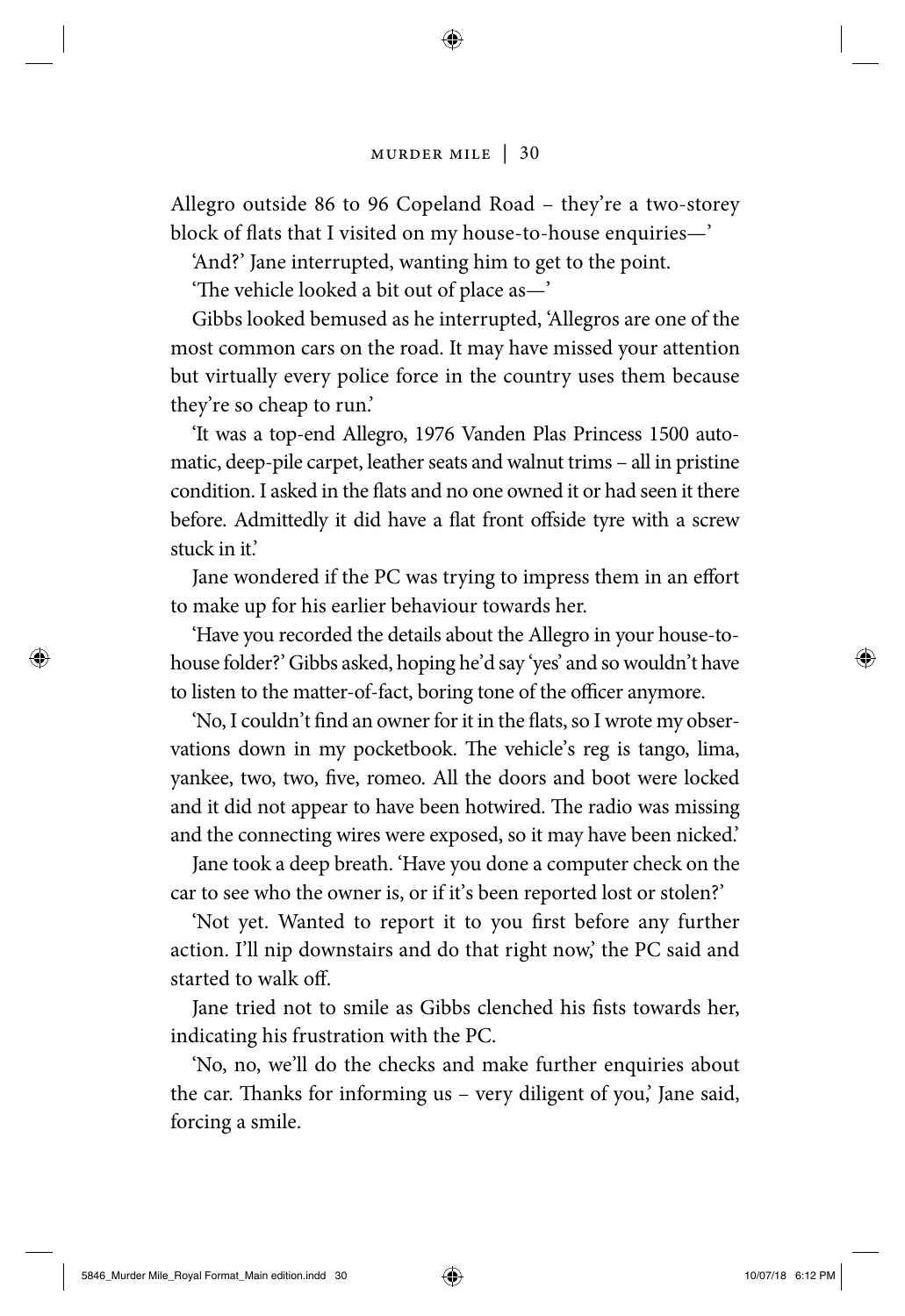The PC handed Jane the copy of his notes and left.

'I'll pop over to Copeland Road and have a look at the vehicle on my way home, see if there's anything untoward and get it brought in if necessary.'

Gibbs shook his head and took the notes. 'You get off home. I'll make further enquiries, but looks like the PC, as irritating as he is, did a good job checking it out. If it's got a flat tyre, that may be why it was left there. We should also check into the missing radio because, again, it doesn't quite make any sense if it was stolen and then the thief locked up the car.'

Jane struggled to concentrate whilst driving home along the Marylebone Road. She pulled up at the red traffic lights by the junction with Gloucester Place and nodded off whilst waiting for them to turn green. The sound of repeated beeping of the car horn behind made her muscles tense as she jerked awake. For a split second she wondered where she was, then raised her hand in an apologetic manner and pulled away, turning right into Gloucester Place, then into Melcombe Street, where she lived in a top-floor flat of a threestorey Victorian building. Thankfully, being a weekend, the parking restrictions were lifted so she didn't have to drive up and down the back streets looking for a residents' space.

Jane had grown to like Melcombe Street, with its narrow threestorey white stucco-fronted houses and its proximity to Regent's Park, where she regularly jogged. Baker Street tube was virtually on her doorstep and was handy for getting into central London, shopping in Oxford Street or a night out in the West End. It wasn't so great for getting to Peckham, however, which is why she used her car to travel to and from work. Spotting a space close to her flat, Jane parked the car, got out and locked it. Her first car had been a second-hand VW that was an unfortunate bright yellow, but she had now traded it in for a newer version, which the team had jokingly nicknamed 'the Jaffa Cake' due to its orange body and black roof.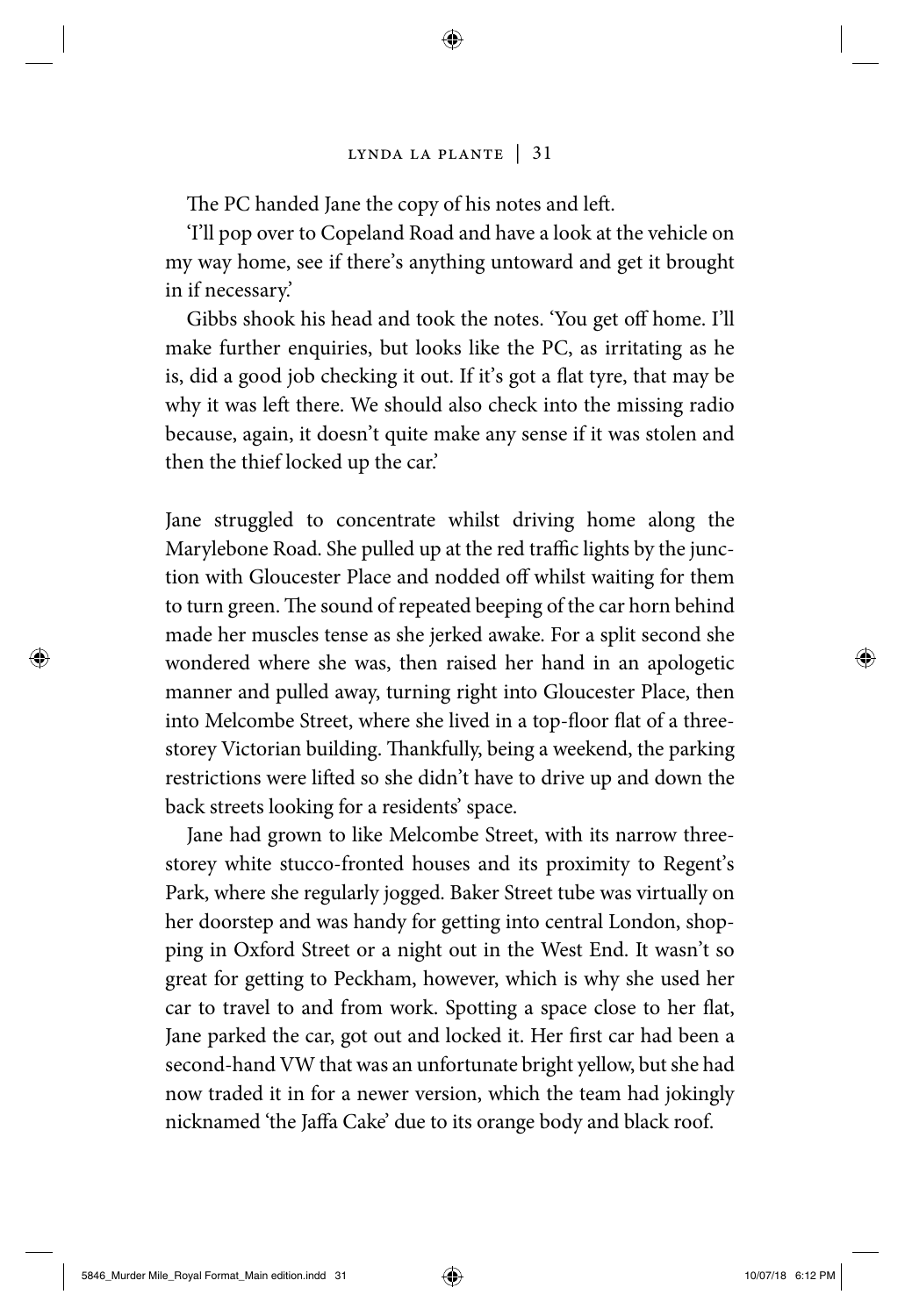As Jane headed for her flat, she contemplated popping into the Spar shop to buy something to cook for supper, but she was so tired that she decided she would just heat up some leftovers.

She smiled to herself as she stopped to catch her breath on the stairs. She was fit and could normally manage the three flights at a brisk pace, but her body was physically drained from lack of sleep and food.

The flat had been in good condition when Jane first moved in almost three years ago. Other than a lick of paint here and there, and a few pieces of furniture, she'd done little to it by way of further maintenance. Although small, it had two bedrooms and a well-equipped kitchen incorporating a small dining area. There was no sitting room and her mother was always saying 'the place is so small you can't even swing a cat in it'. Despite the fact she'd nearly been murdered in her flat by an active member of the IRA, she felt safe there.

Natalie Wilde had deliberately befriended Jane to cajole police information out of her about IRA suspects, whilst at the same time planning to bomb Scotland Yard's annual CID Good Friday party. On realising Jane had discovered her deceit, Natalie tried to murder her, and if it weren't for the intervention of one of her colleagues she would have died. At the time, she felt emotionally drained and depressed, but after the experience with Natalie she'd learnt to develop her own coping mechanisms, and face her demons head on.

Jane ate some reheated spaghetti bolognese, had a relaxing hot bath and went straight to bed. She was woken by the bedside phone ringing and, looking at her alarm clock, saw that it was only 6.30 p.m. Feeling groggy, she stretched out for the receiver, picked it up and heard her mother's voice.

'Hello, dear. I know it's a bit last minute, but your father and I were wondering if you'd like to come over for Sunday lunch? Pam and Tony are coming with baby Nathan.'

'I'd love to, Mum . . . ' Jane's mouth was so dry she paused to lick her lips before continuing.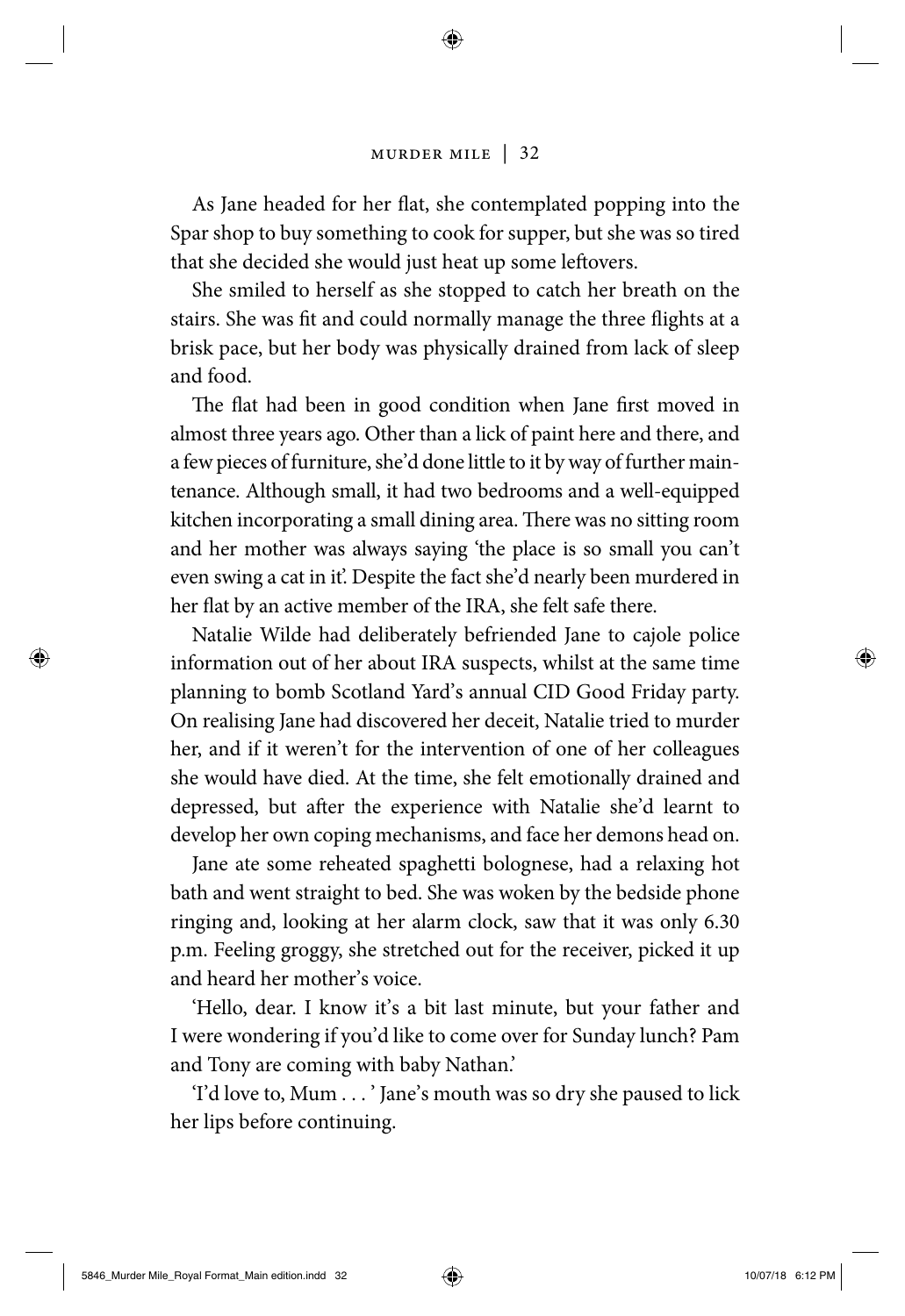'Great. I'll do roast beef, Yorkshire puds and veg. We'll eat at one o'clock.'

'Mum, I'm sorry, but I can't come as I've got to work tomorrow.'

'I noted on the wall calendar that you were off this weekend, after a night shift?' her mother replied brusquely.

'We had a murder last night, Mum. I'm on the investigation team, so—'

'You've only been at Peckham two weeks and already someone's been murdered?'

'I don't think my arrival at Peckham has anything to do with it.'

'Don't be flippant, dear. You know I worry about you, especially if you are having to arrest people who commit such violent crimes . . . Was it a woman or man that was killed?'

'A woman. I'm in charge of the house-to-house enquiries, not the arrest team, so don't worry yourself. I'm really tired and need to get some sleep, so I'll ring you later.'

Jane didn't dare worry her mother more by telling her any details about the murder, especially as the victim was around the same age as her.

'You always seem to be busy with work, Jane. The family haven't seen you in ages. You should at least make the effort to see Pam and your new nephew.'

'I saw Pam and the baby last weekend. I went round to her place and she did my hair before I started night shift.'

'Oh, Pam didn't mention your visit to me,' Mrs Tennison replied, sounding annoyed that she wasn't told.

Jane was irritated. 'Why should she, Mum? It was just a haircut. Look, I really need to get some sleep. I'm sorry about tomorrow but I'll let you know when I'm next free and can come over.'

'It would be nice if you offered to babysit for Pam and Tony so they could have a night out together. Honestly, Jane, sometimes it feels like you put the needs of the police force before your family . . . I'm sure the CID could cope without you now and again . . . '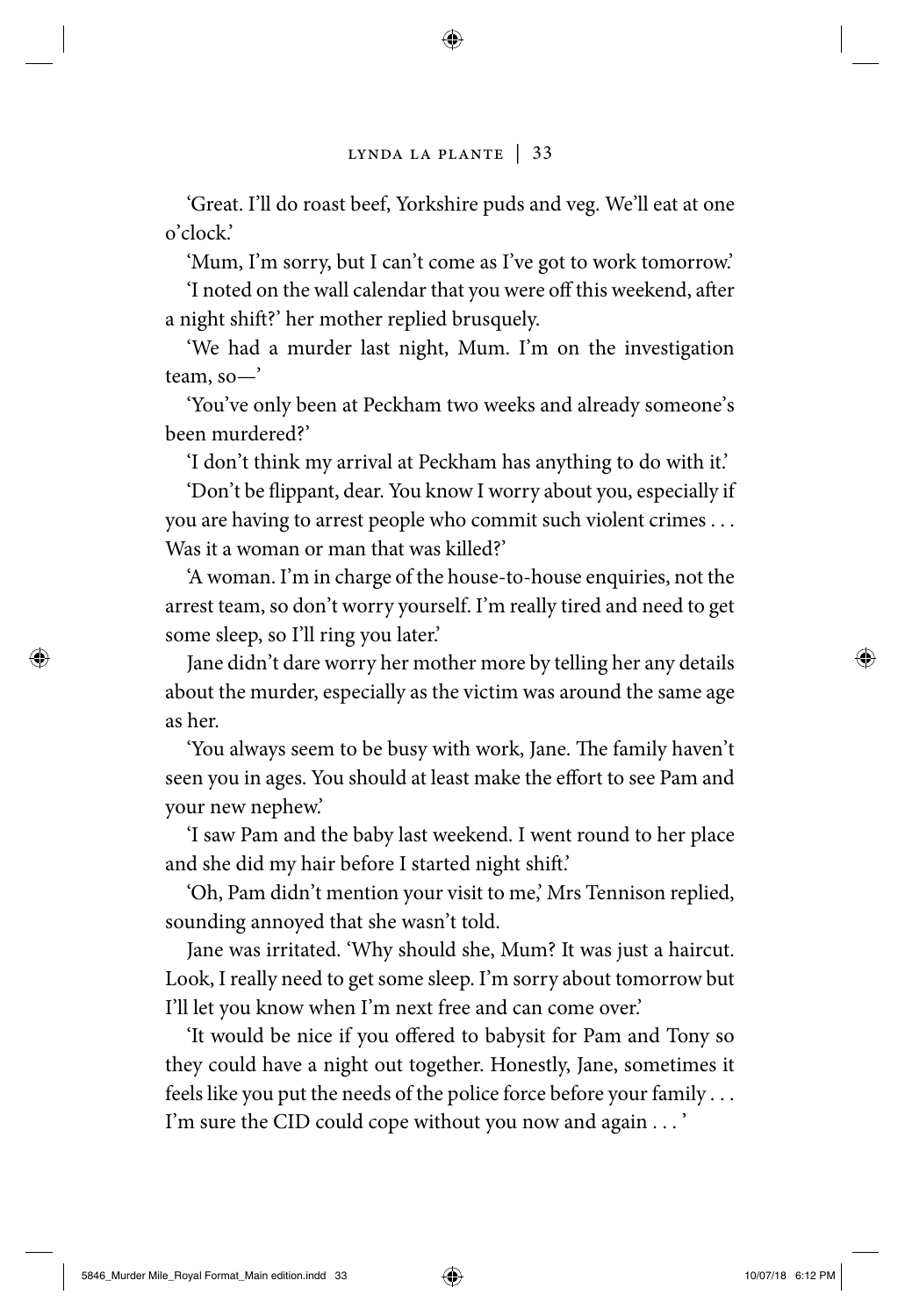'So can you, Mum . . . I'm sorry if my work inconveniences you,' Jane replied abruptly.

Mrs Tennison said nothing and put the phone down. Jane instantly regretted her thoughtless remark. Despite her tiredness, she wondered if she should ring her back to apologise. However, not wanting to get into another argument, she decided not to until she'd had a decent sleep. Jane pulled the duvet over her shoulders and snuggled into the foetal position. No sooner had she closed her eyes than the phone rang again.

She picked up the receiver. 'I'm sorry for upsetting you . . . '

'You haven't,' a surprised Gibbs replied, curious about who Jane had just been speaking to.

'Sorry, I thought you were my mother . . . I was tired and I snapped at her . . . Has there been a development in the case? Do you need me to come in?'

'No. Just thought I'd let you know I've been up to Copeland Road to have a look at the Allegro car and it's not reported lost or stolen. It was locked, the ignition was not hotwired and the front tyre was as flat as a pancake. I doubt the radio was nicked as the loose wires had tape on the end to stop them sparking if they touched. Definitely not the sort of thing a thief would do if they'd just nicked it.'

'Do you think the car could belong to our murder victim?' Jane asked as she sat up in bed.

'No. Clean as a whistle inside, pair of driving gloves on the front passenger seat, with a tartan rug and cushions on the back seat. It's more an older person's type of car. The registered owner is exdirectory, lives in St John's Wood, just by Regent's Park. It's probably not connected to the investigation, but you need to find out why it's been left in Peckham.'

'I know where it is, but I'm in bed now . . . I've hardly slept . . . '

'You can do it in the morning on your way in. The address is-'

'Hang on, let me get a pen and paper.' Jane opened the bedside cabinet drawer. She had quickly learnt that having a pen and notepad